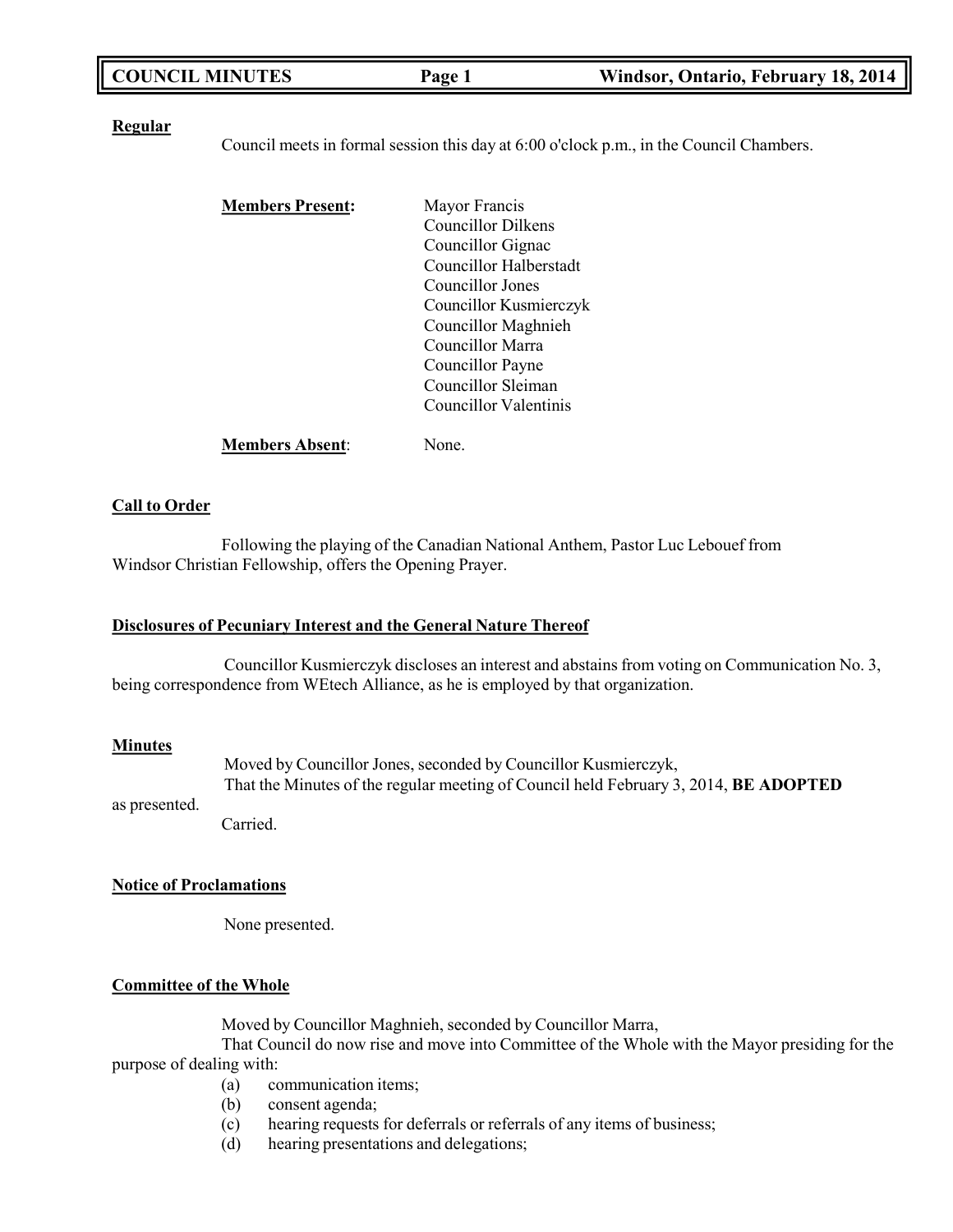- (e) consideration of business items;
- (f) consideration of Committee reports:
	- (i) **Report of Special In-Camera Meeting or other Committee as may be held prior to Council** (if scheduled); and
	- (ii) **Report No. 340 of the Windsor Heritage Committee** of its meeting held January 29, 2014.

(g) consideration of by-laws 21-2014 through 26-2014 (inclusive). Carried.

## **Communications**

Moved by Councillor Payne, seconded by Councillor Sleiman,

**M89–2014** That the following Communication Items 1, 2, 4, 5, 7, 9, 10, 14, 16, 17 and 18 inclusive, as set forth in the Council Agenda **BE REFERRED** as noted except Communication No. 3, 6, 8, 11, 12, 13, 15, 19 and 20, which are dealt with as follows:

## **Communication Nos. 3, 6, 8, 12 and 13:**

Moved by Councillor Payne, seconded by Councillor Gignac,

**M90–2014 WHEREAS** City Council, at its meeting held August 6, 2013 registered Council Question Number CQ27-2013 as follows:

> "Asks Administration to draft a policy for Council consideration regarding funding requests from organizations beyond the waiving of fees";

### and

**WHEREAS** Administration is working on finalizing a report for Council's consideration in response to Council Question Number CQ27-2013; and

**WHEREAS** there in no current policy on such funding requests; and

**WHEREAS** the following communication items were listed in the Communications package for the February 18, 2014 Council meeting:

- Communication No. 3 Funding Request from WEtech Alliance dated January 22, 2014;
- Communication No. 6 Sponsorship Request from Easter Seals Ontario dated February 3, 2014;
- Communication No. 8 Sponsorship Request from AISEC dated February 7, 2014;
- Communication No. 12 Request for Support from the Southwest Economic Alliance; and
- Communication No. 13 Sponsorship Request from Rose City Gymnastics regarding the 2014 Ontario Gymnastics Championships, received February 10, 2014;

**THEREFORE BE IT RESOLVED THAT** these communication items, and any future requests that are received, **BE REFERRED** to Administration until such time as the report from Administration in response to Council Question Number CQ27-2013 is presented to Council for consideration, along with administrative comment on a go-forward basis on compliance with the proposed policy, and that the City Clerk **BE DIRECTED** to advise requestors accordingly.

Carried.

Councillor Valentinis was absent from the meeting when the vote was taken on this matter. Councillor Kusmierczyk discloses an interest and abstains from voting on Communication No. 3.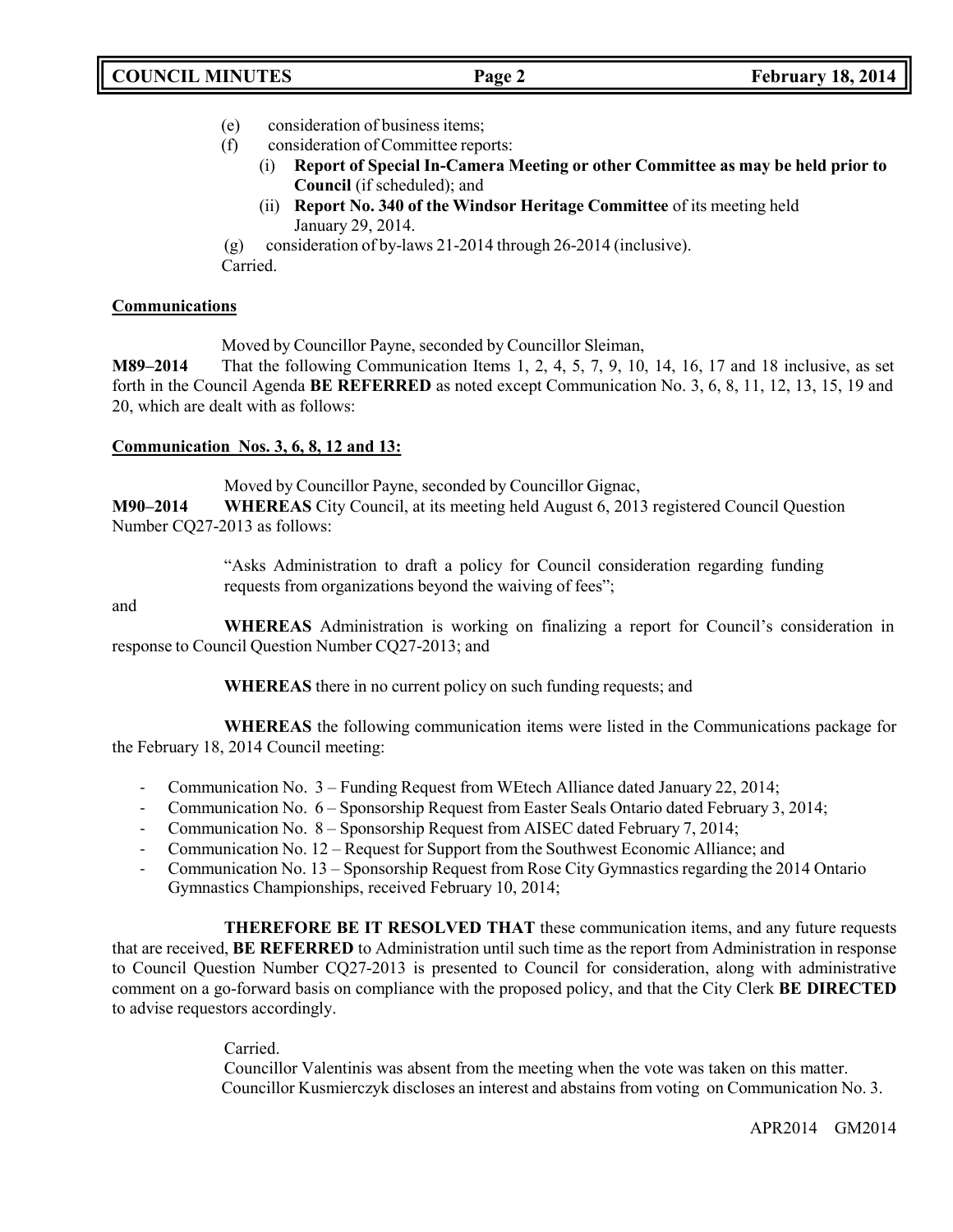#### **Communication No. 19:**

Moved by Councillor Jones, seconded by Councillor Marra,

**M91–2014** That the correspondence from the Canadian Union of Postal Workers dated February 10, 2014 regarding their concerns with the proposed removal of door-to-door delivery and subsequent reliance on "community mailboxes" **BE RECEIVED**; and further,

That Council **CONVEY** its objection to the removal of door-to-door delivery, and that a letter **BE SENT** to the Federation of Canadian Municipalities (FCM) requesting that the Federal Government direct Canada Post to maintain the current system of residential door-to-door postal delivery in Canada.

Carried.

Councillor Valentinis was absent from the meeting when the vote was taken on this matter.

GF2014

#### **Communication No. 20:**

Moved by Councillor Jones, seconded by Councillor Halberstadt,

**M92–2014** That the correspondence from the "Windsor Historical Society – Veterans Memories Project" for financial support dated February 12, 2014 regarding the monument honouring the 837 young men and women from Windsor-Essex County who perished during World War 1 (1914 to 1918) **BE REFERRED** to the Manager of Cultural Affairs for review and consideration.

Carried.

Councillor Valentinis was absent from the meeting when the vote was taken on this matter.

SR2014

### **Communication No. 11:**

Moved by Councillor Halberstadt, seconded by Councillor Maghnieh, **M93–2014** That the notice from the Association of Municipalities of Ontario (AMO) dated February 7, 2014 regarding "Recent Developments in Joint and Several Liability – Municipal Action Needed" **BE RECEIVED** for information; and that a letter of support **BE SENT TO** Randy Pettapiece, MPP for Perth-Wellington, who introduced the subject private member's bill calling on the government to implement comprehensive reform to joint and several liability by June 2014.

Carried.

MMA2014

### **Communication No. 15:**

Moved by Councillor Gignac, seconded by Councillor Maghnieh,

**M94–2014** That the advisory dated February 7, 2014 entitled "Transport Canada proposes new rail regulations to reduce accidents and save lives" **BE REFERRED** to the Rail Issues Committee for consideration, and further, that Administration **BE DIRECTED** to provide the relevant excerpts from the February Canada Gazette to the Committee members.

Carried.

MTR2014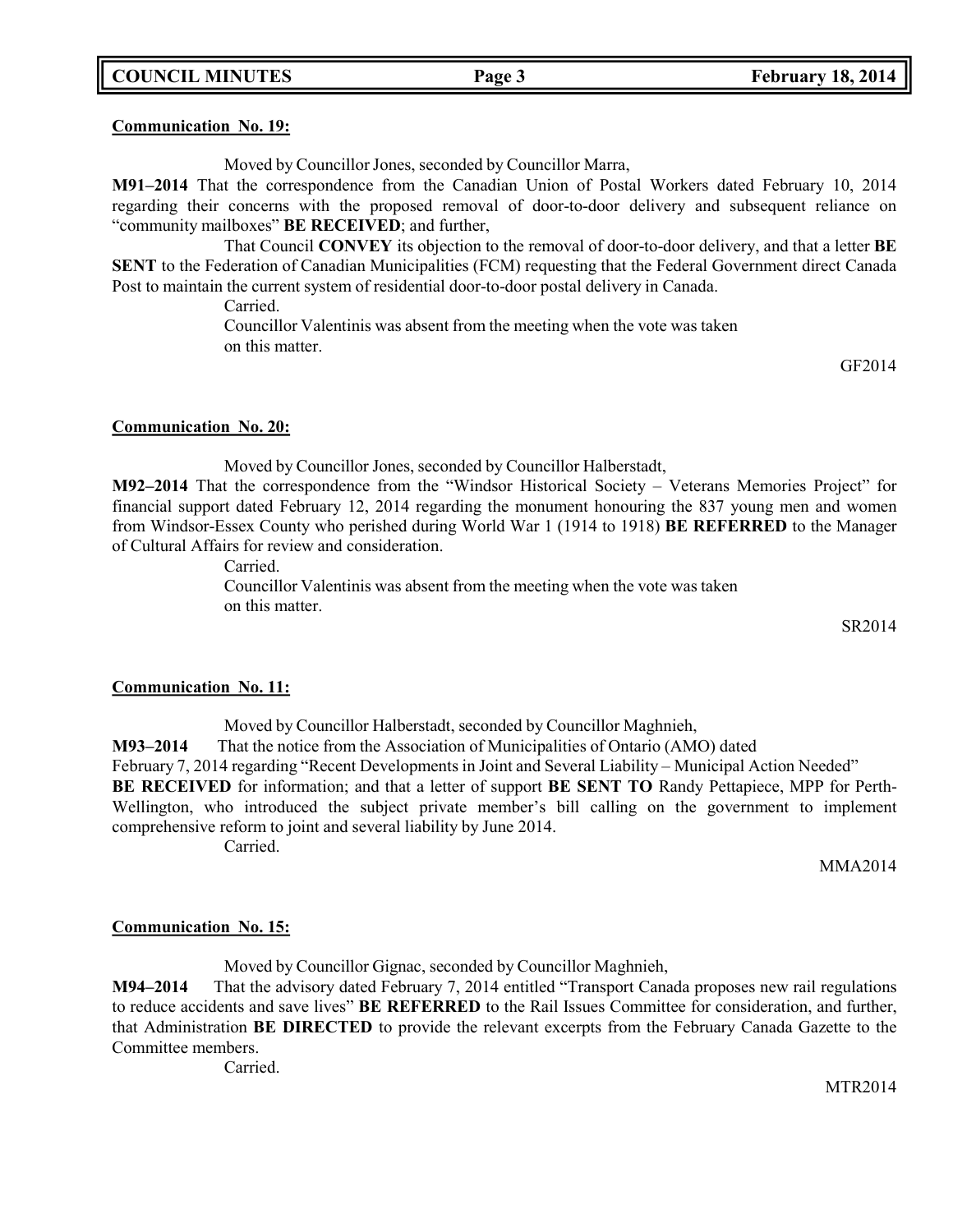| <b>Item</b>    | From                                                                                                                          | <b>Description</b>                                                                                                                                                                                                                                                  |  |
|----------------|-------------------------------------------------------------------------------------------------------------------------------|---------------------------------------------------------------------------------------------------------------------------------------------------------------------------------------------------------------------------------------------------------------------|--|
|                |                                                                                                                               | Notice of Arbitration and Statement of Claim regarding claimants:<br>property location: 560 Sandwich West                                                                                                                                                           |  |
| $\mathbf{1}$   | <b>Environment</b> and Land<br>Tribunals Ontario -<br>Ontario Municipal Board                                                 | <b>City Solicitor</b><br><b>City Planner</b><br><b>Secretary - Committee of Adjustment</b><br>Note & File                                                                                                                                                           |  |
|                |                                                                                                                               | ZC2014<br>Zoning By-law Amendment - Application for an amendment to Zoning                                                                                                                                                                                          |  |
| $\overline{2}$ | <b>Environment</b> and Land<br>Tribunals Ontario -<br>Ontario Municipal Board<br>(OMB)                                        | By-law – refused by the municipality<br>Nelson Rocha - 254 Watson Ave, Windsor, Ontario (North Part lot 80,<br>Part Lot 81, Plan 829, Part Lot 129<br><b>City Solicitor</b><br><b>City Planner</b><br>Note & File<br>AB/11778                                       |  |
| 3              | <b>WEtech Alliance</b>                                                                                                        | Home of the inaugural annual FIRST Robotics Competition (FRC)<br>Windsor-Essex Great Lakes Regional held at the St. Denis Centre at the<br>University of Windsor - April 3rd-5th-<br>Request for Presentation<br><b>Council Direction Requested</b>                 |  |
|                |                                                                                                                               | <b>APR2014</b>                                                                                                                                                                                                                                                      |  |
| $\overline{4}$ | Ministry of Consumer<br>Services -<br>Public Safety Branch -<br>Policy and Consumer<br><b>Protection Services</b><br>Division | Proposals to Enhance Propane Safety and Minimize Burden on Business<br>Note & File<br><b>GP2014</b>                                                                                                                                                                 |  |
| 5              | Federation of Canadian<br>Municipalities (FCM)                                                                                | Update on Canada Post plan to phase out home delivery<br>Note & File<br><b>MMF2014</b>                                                                                                                                                                              |  |
| 6              | Windsor-Essex Easter<br>Seals Telethon -<br>Senior Development<br>Officer                                                     | Sponsorship request for the 2014 Easter Seals Windsor-Essex Telethon set<br>for April 13 <sup>th</sup><br><b>COUNCIL DIRECTION REQUESTED</b><br><b>APR2014</b>                                                                                                      |  |
| 7              | Town of Lasalle -<br>Committee of<br>Adjustment                                                                               | Notice of Application for Consent on behalf of: 957478 Ontario Limited<br>- Part Lot 48, Lots 49-74, Part of Block "B" and Part of Closed Alley on<br>Plan 661 vacant land on Elsworth between Meloche and Michigan<br><b>City Planner</b><br>Note & File<br>ZC2014 |  |
| $\,8\,$        | AIESEC -<br><b>Organizing Committee</b><br><b>Vice President Business</b><br>Development                                      | AIESEC South ON 2014 - Youth Leadership Conference Request<br><b>Council Direction Requested</b><br><b>APR2014</b>                                                                                                                                                  |  |
| 9              | Minister of the<br>Environment                                                                                                | Deep Geologic Repository for Low- and Intermediate - Level Radioactive<br>Waste Project proposed by Ontario Power Generation<br><b>City Engineer</b><br>Note & File<br>EI2014                                                                                       |  |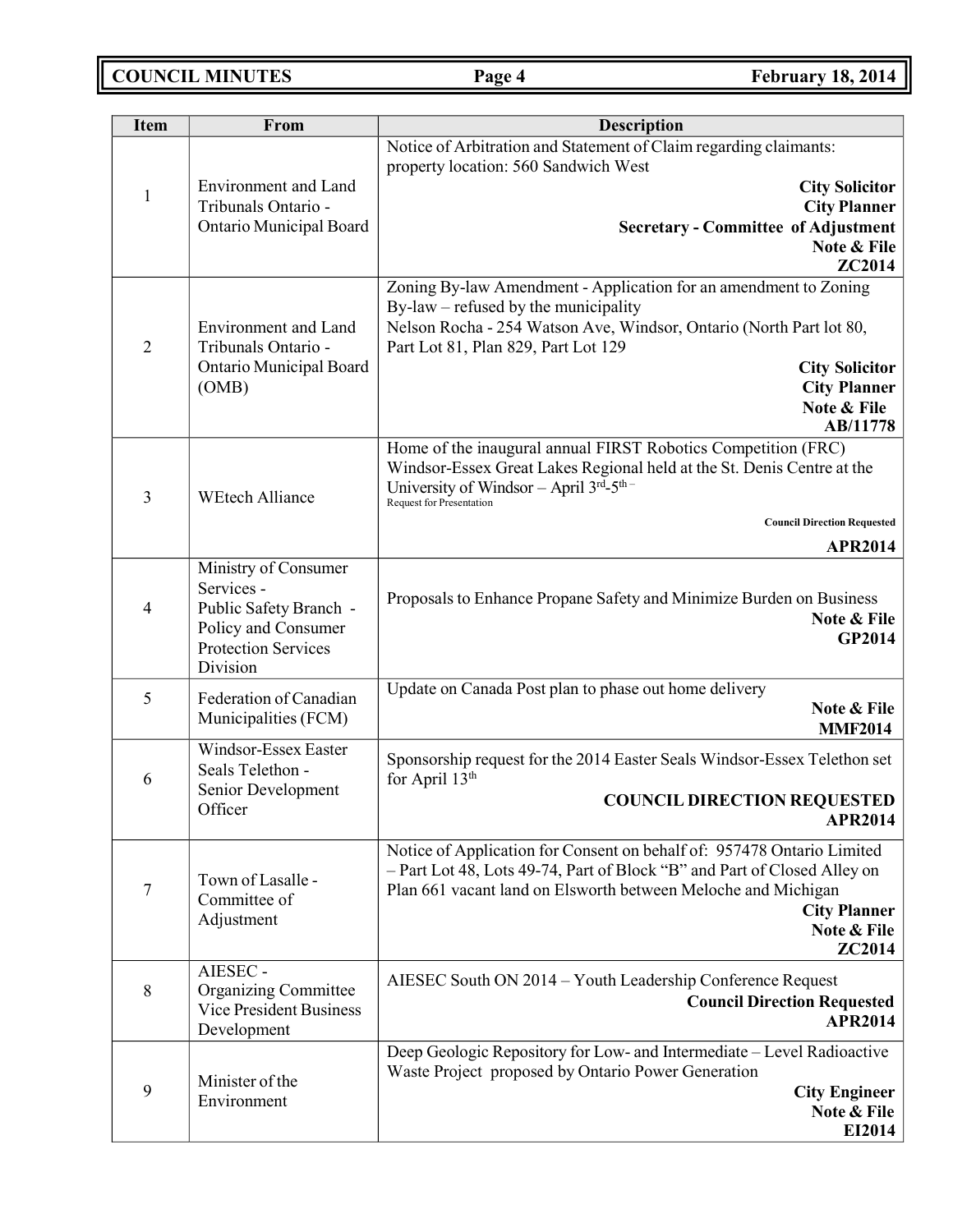| <b>COUNCIL MINUTES</b> |  |
|------------------------|--|
|------------------------|--|

**COUNCIL COUNCIL COUNCIL Page 5 February** 18, 2014

| 10 | Chief Financial Officer /                                        | 2014 BIA Budget Review and Approval Process                                                                                                                                                            |  |
|----|------------------------------------------------------------------|--------------------------------------------------------------------------------------------------------------------------------------------------------------------------------------------------------|--|
|    | <b>City Treasurer</b>                                            | Note & File<br>MI2014                                                                                                                                                                                  |  |
| 11 | Association of<br>Municipalities of Ontario<br>(AMO)             | Recent Developments in Joint and Several Liability - Municipal Action<br>Needed<br><b>City Solicitor</b><br>Note & File<br><b>MMA2014</b>                                                              |  |
| 12 | Southwest Economic<br>Alliance (SWEA)                            | SWEA Intelligent Region Project: Benchmarking and Community<br><b>Engagement Phase</b><br><b>Council Direction Requested</b><br>GM2014                                                                 |  |
| 13 | Rose City Gymnastics                                             | Greatness is a Journey -<br>2014 MAG, WAG and Acrobatics<br><b>Ontario Provincial Championships</b><br>Sponsorship Information Booklet<br><b>Council Direction Requested</b><br><b>APR2014</b>         |  |
| 14 | <b>Dillon Consulting</b><br>Limited and the City of<br>Windsor   | Notice of Public Information Centre Class Environmental Assessment -<br>6 <sup>th</sup> Concession Road/North Talbot Road<br>Note & File<br>SW/11729                                                   |  |
| 15 | Transport Canada                                                 | Transport Canada proposes new rail regulations to reduce accidents and<br>save lives<br><b>City Engineer</b><br>Note & File<br><b>MTR2014</b>                                                          |  |
| 16 | Association of<br>Municipalities Ontario<br>(AMO)                | Canada's Gas Tax Fund<br><b>City Engineer</b><br><b>City Treasurer</b><br><b>General Manager - Transit Windsor</b><br>Note & File<br><b>MMA2014</b>                                                    |  |
| 17 | Committee of<br>Adjustment/Consent<br>Authority Agenda<br>Record | Committee of Adjustment/Consent Authority Agenda Record for<br>Thursday, February 27, 2014, Council Chambers, 3rd Floor, 350 City Hall<br>Square West, Windsor Ontario<br>Note & File<br><b>ZC2014</b> |  |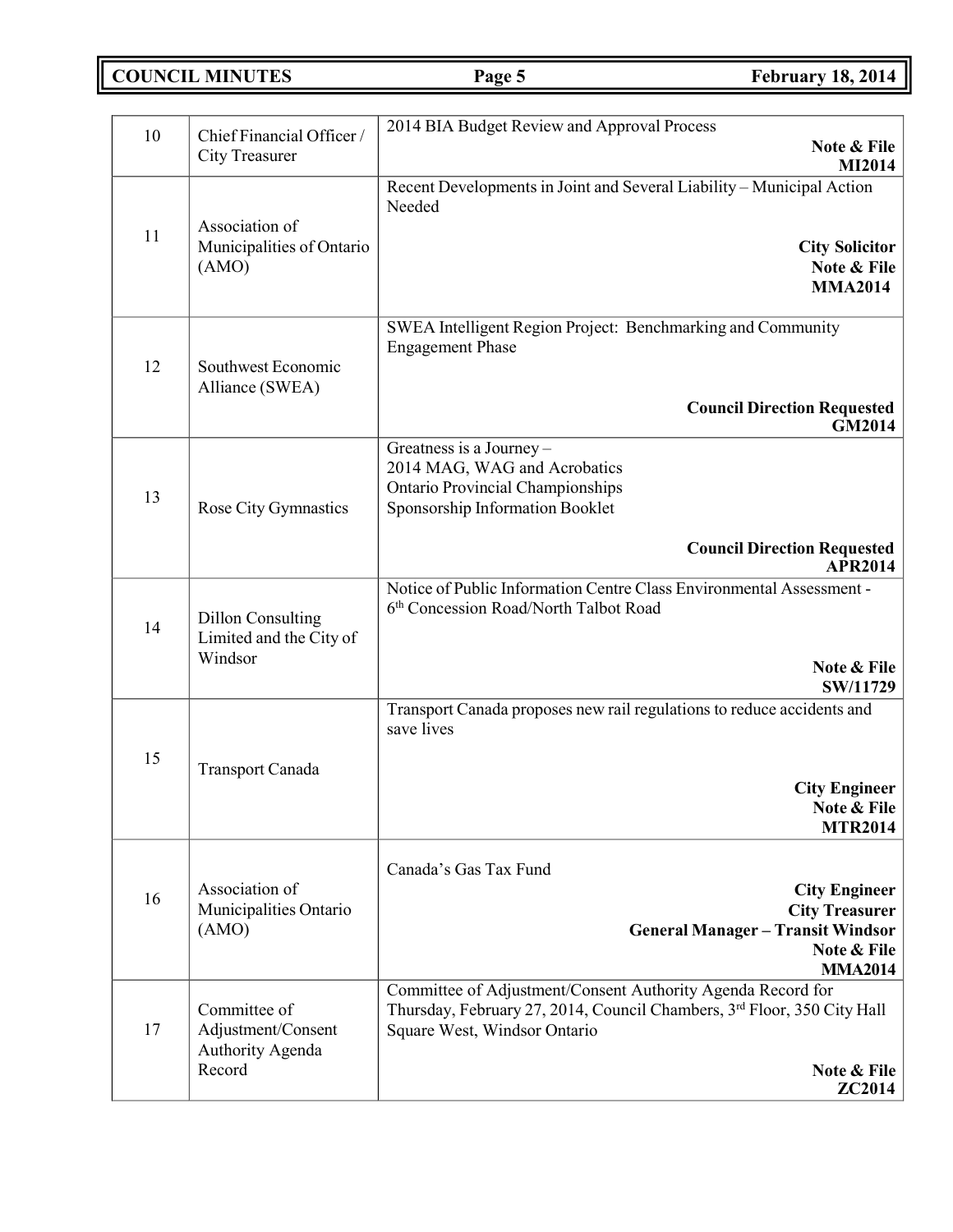**COUNCIL MINUTES Page 6 February 18, 2014**

| 18 | City Solicitor                                              | Reporting Requirements – Part XIV (163) of the 93-2012 Purchasing<br><b>Bylaw</b><br>Note & File<br>AB2014                                                                                                                                          |
|----|-------------------------------------------------------------|-----------------------------------------------------------------------------------------------------------------------------------------------------------------------------------------------------------------------------------------------------|
| 19 | Canadian Union of<br>Postal Workers (CUPW)                  | "Save Canada Post Committee" – Door-to-Door Postal Delivery in<br>Canada<br><b>Clerk's Note:</b><br>CUPW Windsor has been advised that delegations are not heard on<br>communication matters<br><b>Council Direction Requested</b><br><b>GF2014</b> |
| 20 | Windsor Historical<br>Society, Veterans<br>Memories Project | Relocation of WWI monument.<br><b>Council Direction Requested</b><br><b>SR2014</b>                                                                                                                                                                  |

Carried.

Councillor Kusmierczyk discloses an interest and abstains from voting on Communication No. 3.

## **Consent Agenda**

Moved by Councillor Valentinis, seconded by Councillor Dilkens,

That the following Consent Agenda and the recommendations contained in the administrative reports **BE APPROVED** as amended:

- Item 1 Windsor/Sarnia Border Advisory System Project, Deployment of ITS Infrastructure in the City of Windsor
- Item 2 Initiation of Construction of Curbs and Gutters and Boulevard Restoration on Turner Road from Seymour Boulevard to Lappan Avenue
- Item 3 Hon. Herb Gray Parkway Drainage issues
- Item 4 Sterling Fuels, 3665 Russell Street, Application for Approval of Waste Disposal Site (transfer facility) MOE Reference Number 7734-9CXQS4
- Item 5 Solar Photovoltaic Roof Mounted Installation Awarding of RFP111-13
- Item 6 Yearly Roadside Ditch Cutting Program
- Item 8 RFP Terms and Conditions for Outdoor Furnishings
- Item 9 Amendments to By-law 11275; Site Plan Approval Authority

| <b>Executive Committee</b>  |                |                                                                                                                                                              |  |  |
|-----------------------------|----------------|--------------------------------------------------------------------------------------------------------------------------------------------------------------|--|--|
| No.                         |                | <b>Description</b>                                                                                                                                           |  |  |
|                             | Report No. 158 | Status Report – Compliance with Applicable Laws and Regulations, $4th$ Quarter<br>2013                                                                       |  |  |
| $\mathcal{D}_{\mathcal{L}}$ | Report No. 159 | Delegation of Authority Semi-Annual Status Report for period July 1, 2013<br>through December 31, 2013                                                       |  |  |
| 3                           | Report No. 160 | $CQ38-2013$ – The proposed east/west arterial respect to the Windsor Christian<br>Fellowship Access (part of the Lauzon Parkway Environmental<br>Assessment) |  |  |
| $\overline{4}$              | Report No. 161 | Travel and Business Expense Policy Amendments                                                                                                                |  |  |
|                             | Report No. 162 | Ministry of Municipal Affairs and Housing 2012 Financial Indicator Review                                                                                    |  |  |

## **Consent Committee Reports**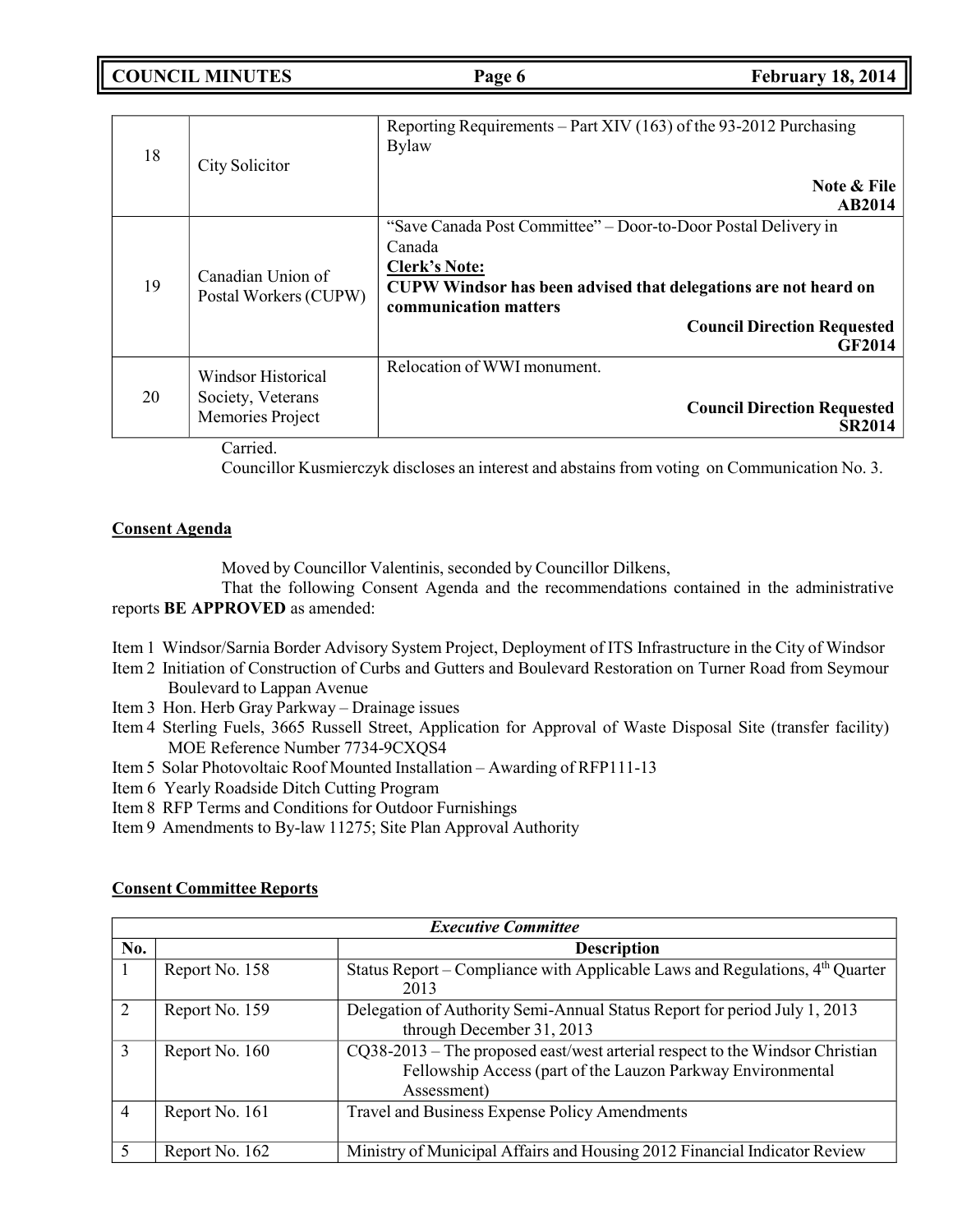**COUNCIL MINUTES Page 7 February 18, 2014**

| Report No. 163 | Summary of Hotline Issues Referred to Management by PwC                                          |
|----------------|--------------------------------------------------------------------------------------------------|
| Report No. 164 | The minutes of the Transit Windsor and Windsor Chartabus Inc. Meetings held<br>December 10, 2013 |

Carried.

## **Deferrals and/or Referrals and Withdrawals**

None requested.

## **Presentations & Delegations:**

## **DELEGATIONS**

## **Construction of Fire Hall No. 2 and Fire Hall No. 5**

### **Gerry Strong, resident of Ward 1**

Gerry Strong, resident of Ward 1, appears before Council to provide comment regarding the report of the City Engineer pertaining to the construction of Fire Hall No. 2 and Fire Hall No. 5, stating that he is concerned about the closing of Fire Station #5 on Cabana, as the new location at Northwood Street and Daytona Avenue would be detrimental to residents of South Windsor as there would be possible delays in response times due to traffic, especially on Huron Church Road, and concludes by suggesting that public hearings be held on the matter.

### **SF/11843** 7

(For final disposition of this matter, see Clause **CR42/2014** in Schedule "A" attached hereto.)

## **The Sandwich Improvement Area, Olde Sandwich Towne St. Patrick's Celebration, March 16 and 17, 2014, Temporary Road Closure of Sandwich Street between Detroit Street and Brock Street**

### **David Grimaldi, Executive Director, Sandwich Improvement Area**

David Grimaldi, Executive Director, Sandwich Improvement Area, appears before Council and is available for questions regarding the request from the Sandwich Improvement Area to temporarily close Sandwich Street between Detroit Street and Brock Street to host a St. Patrick's Celebration event from 8:00 o'clock a.m. March 16, 2014 to 1:00 o'clock a.m. March 18, 2014.

#### **SR2014** 10

(For final disposition of this matter, see Clause **CR45/2014** in Schedule "A" attached hereto.)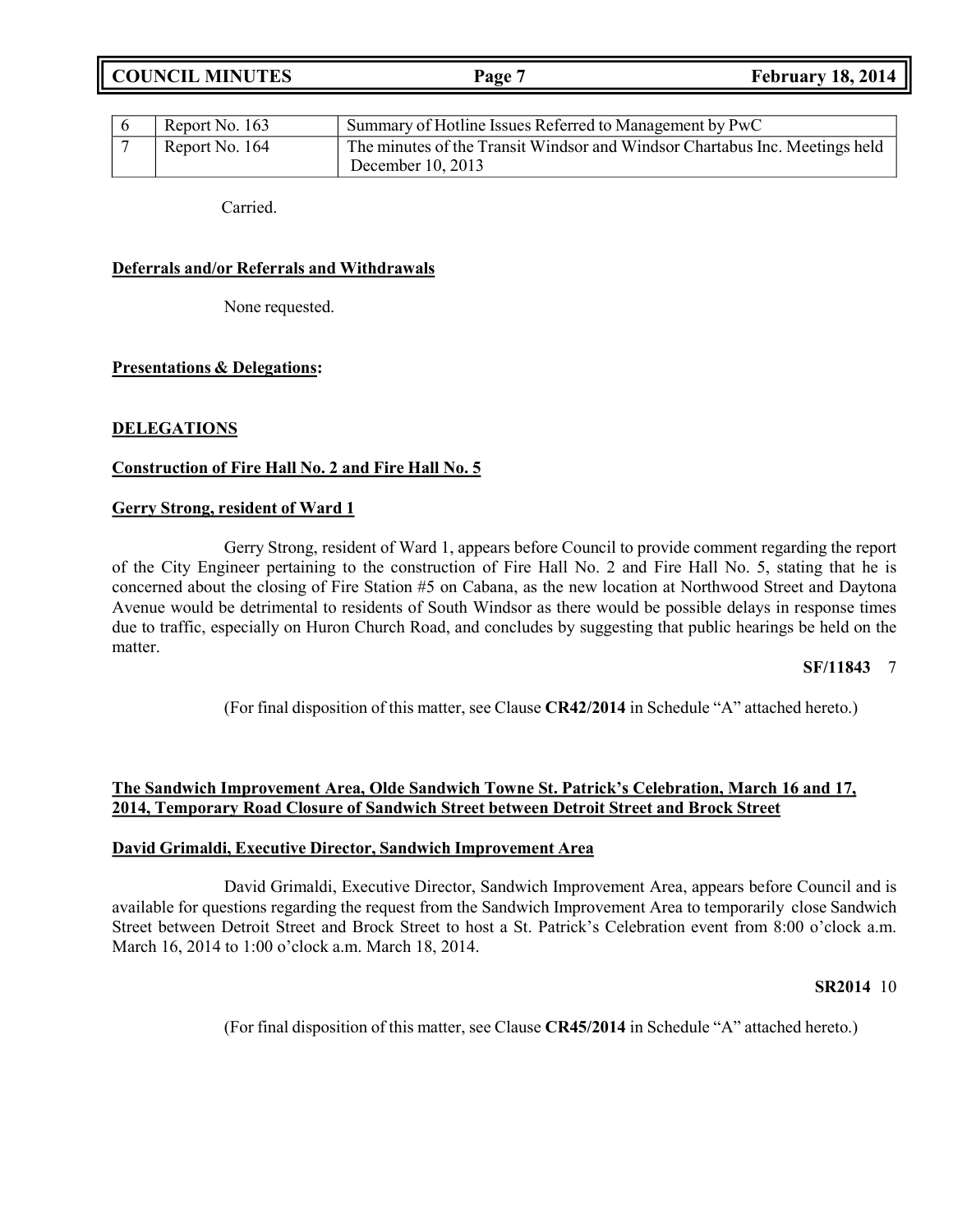## **Charles Clark Square ice rink – Confirm & Ratify**

## **David Hanna, resident of Ward 1**

David Hanna, resident of Ward 1 appears before Council to state support for the decision to dismantle and remove the synthetic ice squares from Charles Clark Square and to re-install real ice for the remainder of the 2013/2014 winter skating season and provides an overview of disadvantages to synthetic ice.

## **SR2014** 11

(For final disposition of this matter, see Clause **CR46/2014** in Schedule "A" attached hereto.)

## **Regular Business Items (for final disposition of these matters see Schedule "A" attached)**

Nil.

## **Consideration of Committee Reports**

Moved by Councillor Jones, seconded by Councillor Kusmierczyk,

**M95-2014** That **Report No. 340 of the Windsor Heritage Committee** of its meeting held January 29, 2014 **BE ADOPTED** as presented.

Carried.

MB2014

## **By-laws**

Moved by Councillor Maghnieh, seconded by Councillor Marra,

That the following By-laws No. 21-2014 through 26-2014 (inclusive), be introduced and read a first and second time:

| 21-2014 | "A BY-LAW TO AMEND BY-LAW NUMBER 2068 BEING A BY-LAW TO EXEMPT FROM<br>MUNICIPAL TAXATION OTHER THAN LOCAL IMPROVEMENT CHARGES CERTAIN<br>LAND OF THE WINDSOR JEWISH COMMUNAL PROJECTS", authorized by CR14/2014,<br>approved January 6, 2014                     |
|---------|-------------------------------------------------------------------------------------------------------------------------------------------------------------------------------------------------------------------------------------------------------------------|
| 22-2014 | "A BY-LAW TO AMEND BY-LAW 8-2014 BEING A BY-LAW TO FURTHER AMEND BY-<br>LAW NUMBER 2-2006, A BY-LAW TO ESTABLISH AND MAINTAIN A SYSTEM FOR<br>THE COLLECTION AND DISPOSAL OF WASTE IN THE CITY OF WINDSOR", authorized<br>by CR16/2014, approved January 20, 2014 |
| 23-2014 | "A BY-LAW TO AMEND BY-LAW NUMBER 392-2002, BEING A BY-LAW TO<br>ESTABLISH AND REQUIRE PAYMENT OF FEES AND CHARGES", authorized by CR B39-<br>2013, approved December 2, 2013                                                                                      |
| 24-2014 | "A BY-LAW TO PRESCRIBE A TARIFF OF FEES FOR THE PROCESSING OF PLANNING<br>APPLICATIONS", authorized by B39-2013, approved December 2, 2013                                                                                                                        |
| 25-2014 | "A BY-LAW TO EXEMPT THE ENGAGEMENT OF CERTAIN TRANSACTIONS FROM<br>THE APPLICATION OF BYLAW 93-2012, BEING A BYLAW OF THE CITY OF WINDSOR<br>GOVERNING PURCHASING POLICIES AND PROCEDURES", authorized by M79-2014,<br>approved February 3, 2014                  |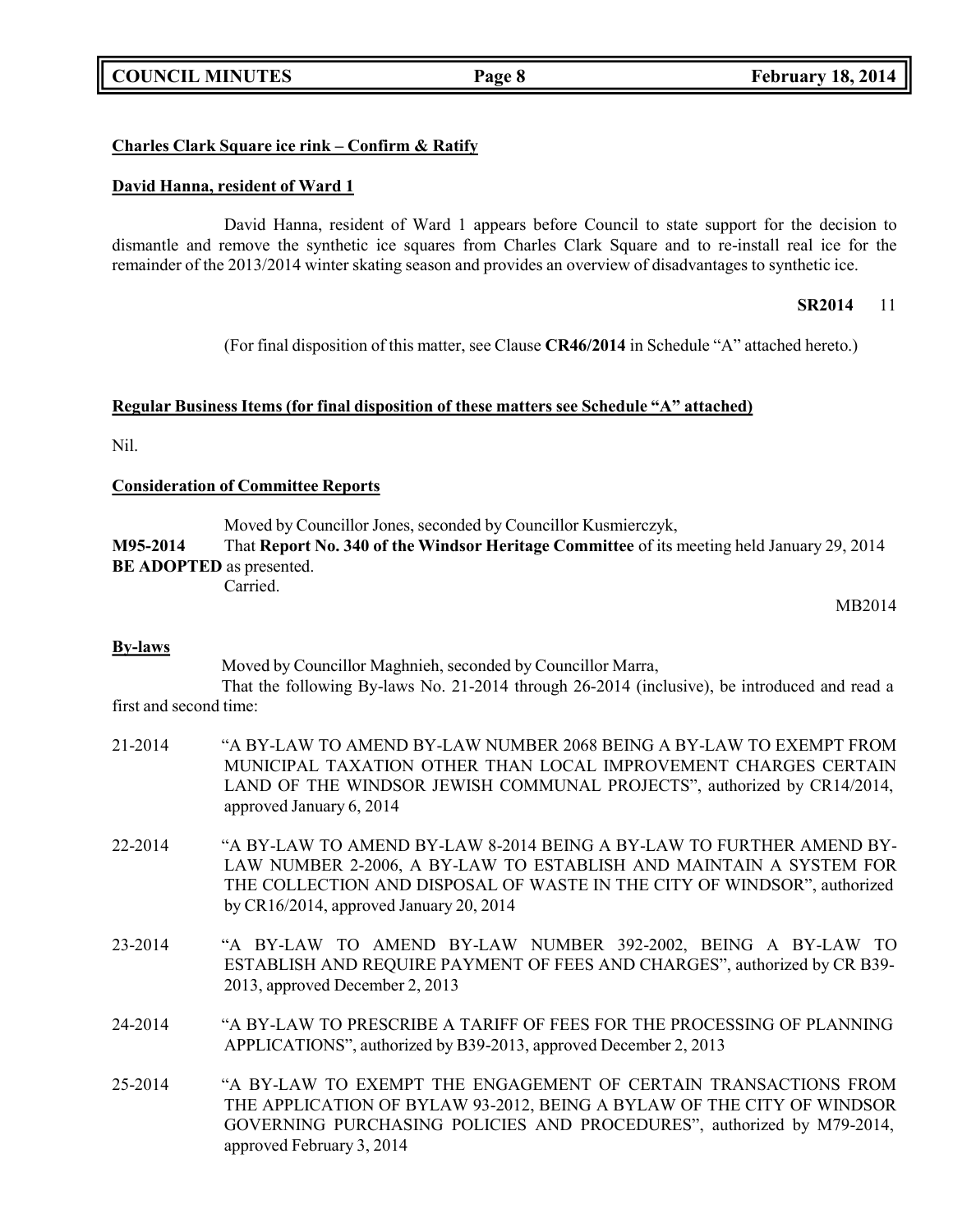26-2014 "A BY-LAW TO CONFIRM THE PROCEEDINGS OF THE COUNCIL OF THE CORPORATION OF THE CITY OF WINDSOR AT ITS MEETING HELD ON THE 18TH DAY OF FEBRUARY, 2014"

Carried.

Moved by Councillor Payne, seconded by Councillor Sleiman,

That the Committee of the Whole does now rise and report to Council respecting the business items considered by the Committee:

- **1) Communication Items (as amended)**
- **2) Consent Agenda (as amended)**
- **3) Items Deferred**
- **Items Referred**
- **4) Consideration of the Balance of Business Items (see Schedule "A")**
- **5) Committee Reports (as presented)**
- **6) By-laws given first and second readings (as presented)**

Carried.

## **Notices of Motion**

None presented.

## **Third Reading of By-laws**

Moved by Councillor Valentinis, seconded by Councillor Dilkens,

That the following By-laws No. 21-2014 through 26-2014 (inclusive), having been read a first and second time be now read a third time and finally passed and that the Mayor and Clerk **BE AUTHORIZED** to sign and seal the same notwithstanding any contrary provision of the Council. Carried.

## **Petitions**

Moved by Councillor Gignac, seconded by Councillor Halberstadt,

**M96-2014** That the petition presented by Councillor Valentinis from the residents of Highland Avenue requesting the installation of 4-way stop signs at the intersection of Highland and Logan Avenues

**BE RECEIVED** by the Clerk and the Clerk **BE DIRECTED** to forward the petition to the City Engineer for the purpose of an examination of the requested works or undertakings; and further that a report **BE PROVIDED** consistent with the direction provided.

Carried.

ACO/11248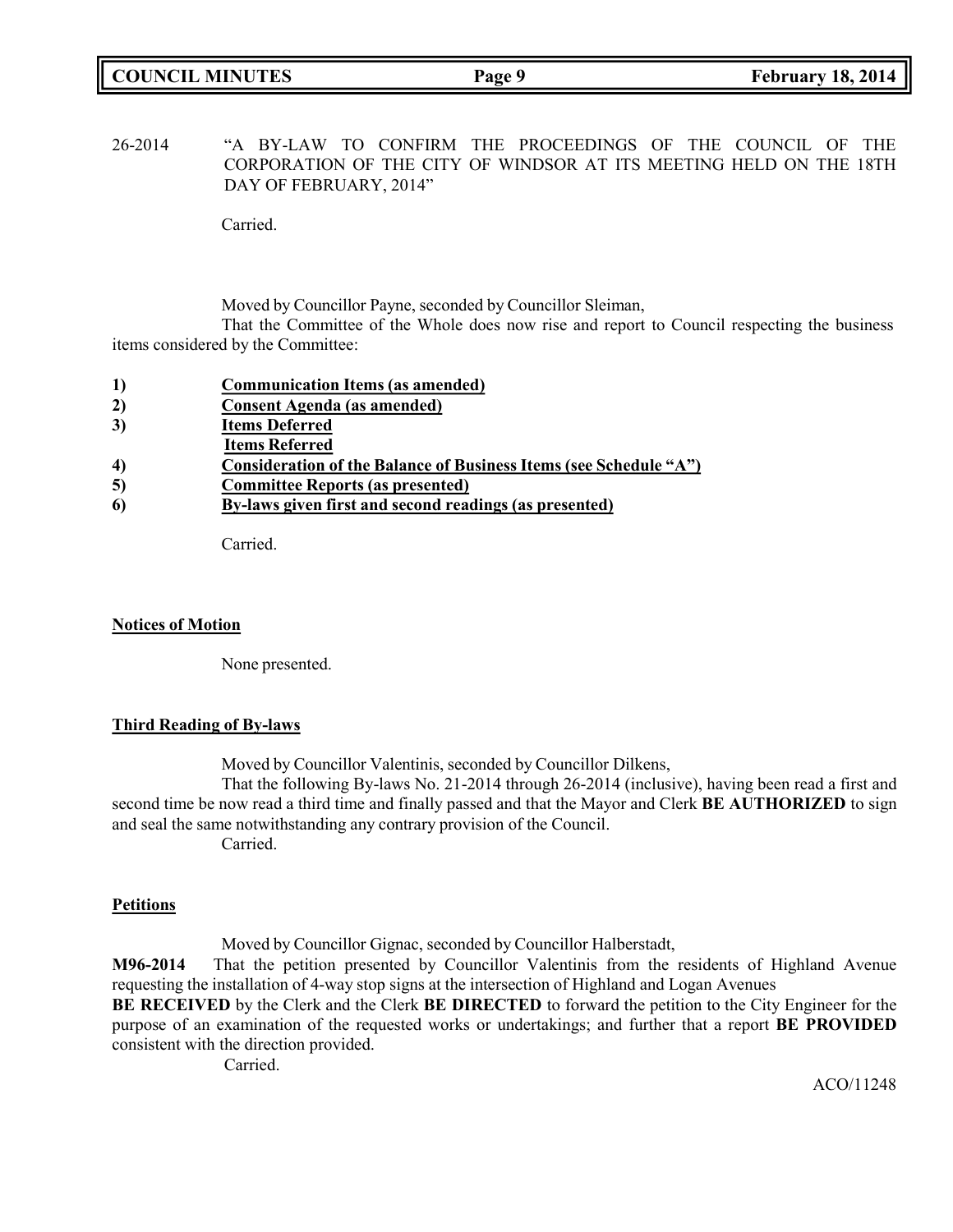**COUNCIL MINUTES Page 10 February 18, 2014**

## **Council Questions**

Moved by Councillor Jones, seconded by Councillor Kusmierczyk,

**M97-2014** That the following Council Question by Councillor Marra **BE APPROVED**, and that Administration **BE DIRECTED** to proceed with the necessary actions to respond to the Council Question in the form of a written report, consistent with Council's instructions, and in accordance with Section 17.1 of the Procedure By-law 98-2011:

#### **CQ5-2014**

Asks that administration undertake a review of our municipal bylaws related to animal and pet welfare. I am requesting that administration provide recommendations for City Council to consider specifically as it relates to the protection of animals & pets from extreme weather conditions such as the recent below freezing weather our region has experienced this winter. I am requesting that a review of other municipal bylaws be considered for this report.

Carried.

Moved by Councillor Jones, seconded by Councillor Kusmierczyk,

**M98-2014** That the following Council Question by Councillor Payne **BE APPROVED**, and that Administration **BE DIRECTED** to proceed with the necessary actions to respond to the Council Question in the form of written report, consistent with Council's instructions, and in accordance with Section 17.1 of the Procedure By-law

98-2011:

### **CQ6-2014**

Asks for a report on the feasibility of adding dog tethering provisions to B/L 8156 re Keeping of Animals.

Carried.

Moved by Councillor Jones, seconded by Councillor Kusmierczyk,

**M99-2014** That the following Council Question by Councillor Gignac **BE APPROVED**, and that Administration **BE DIRECTED** to proceed with the necessary actions to respond to the Council Question in the form of written report, consistent with Council's instructions, and in accordance with Section 17.1 of the Procedure By-law

98-2011:

#### **CQ7-2014**

Asks for Administration to bring forward options for Council that would allow the Municipality to deal with significant snow events in a safe, effective manner. This could include on street parking restrictions, city wide alternate side parking, snow emergency protocols that would apply for all winter months, appropriate notification strategies etc. or any other strategies they may think appropriate.

SW2014

Carried.

AB2014

MHS/9496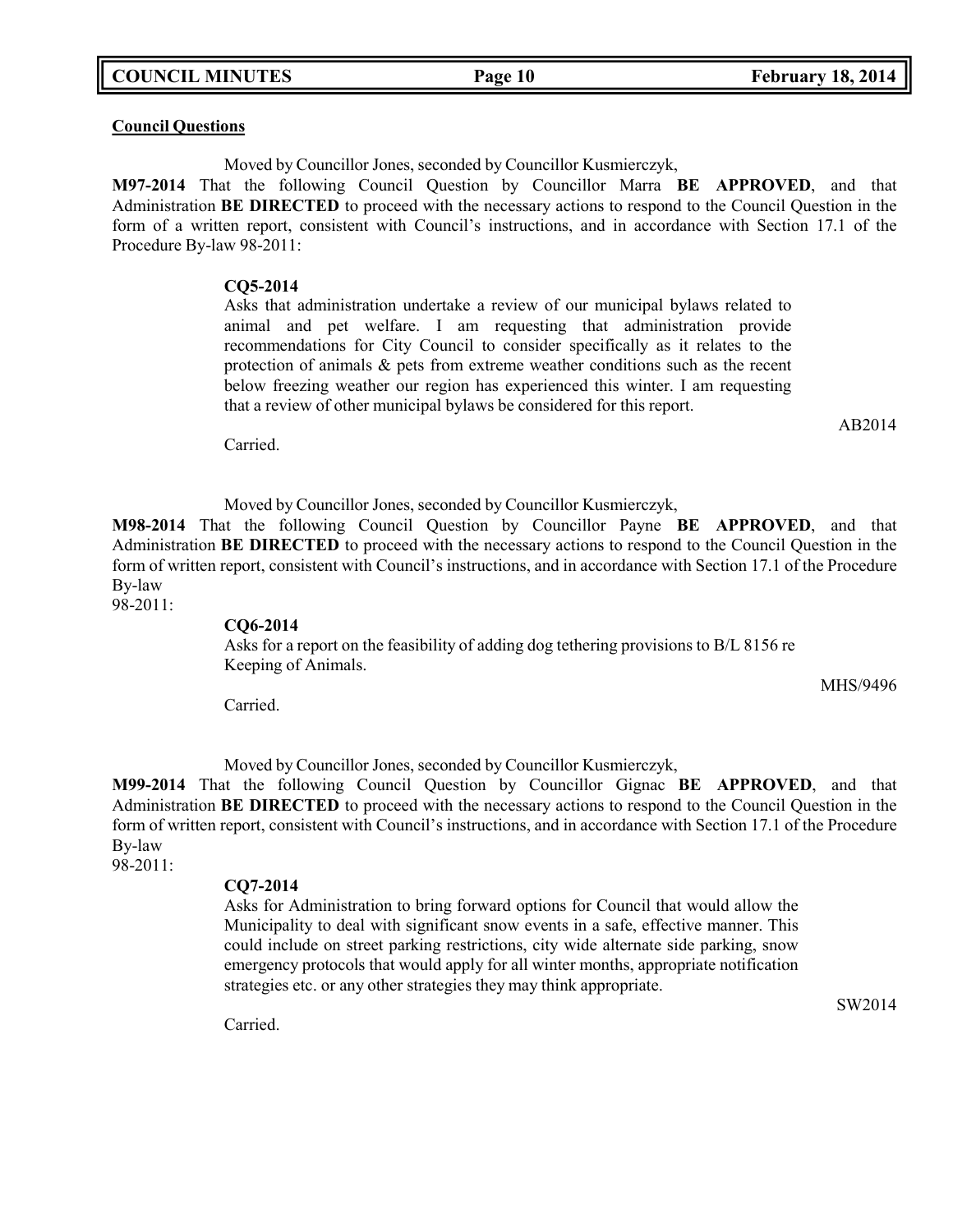## **COUNCIL MINUTES Page 11 February 18, 2014**

## **Adjournment**

of the Mayor. Moved by Councillor Maghnieh, seconded by Councillor Marra, That this Council meeting stand adjourned until the next regular meeting of Council or at the call Carried.

Accordingly, the meeting is adjourned at 6:58 o'clock p.m.

**MAYOR**

**CITY CLERK**

## **THIS IS A DRAFT COPY**

## **DEPUTY CITY CLERK/SENIOR MANAGER OF COUNCIL SERVICES**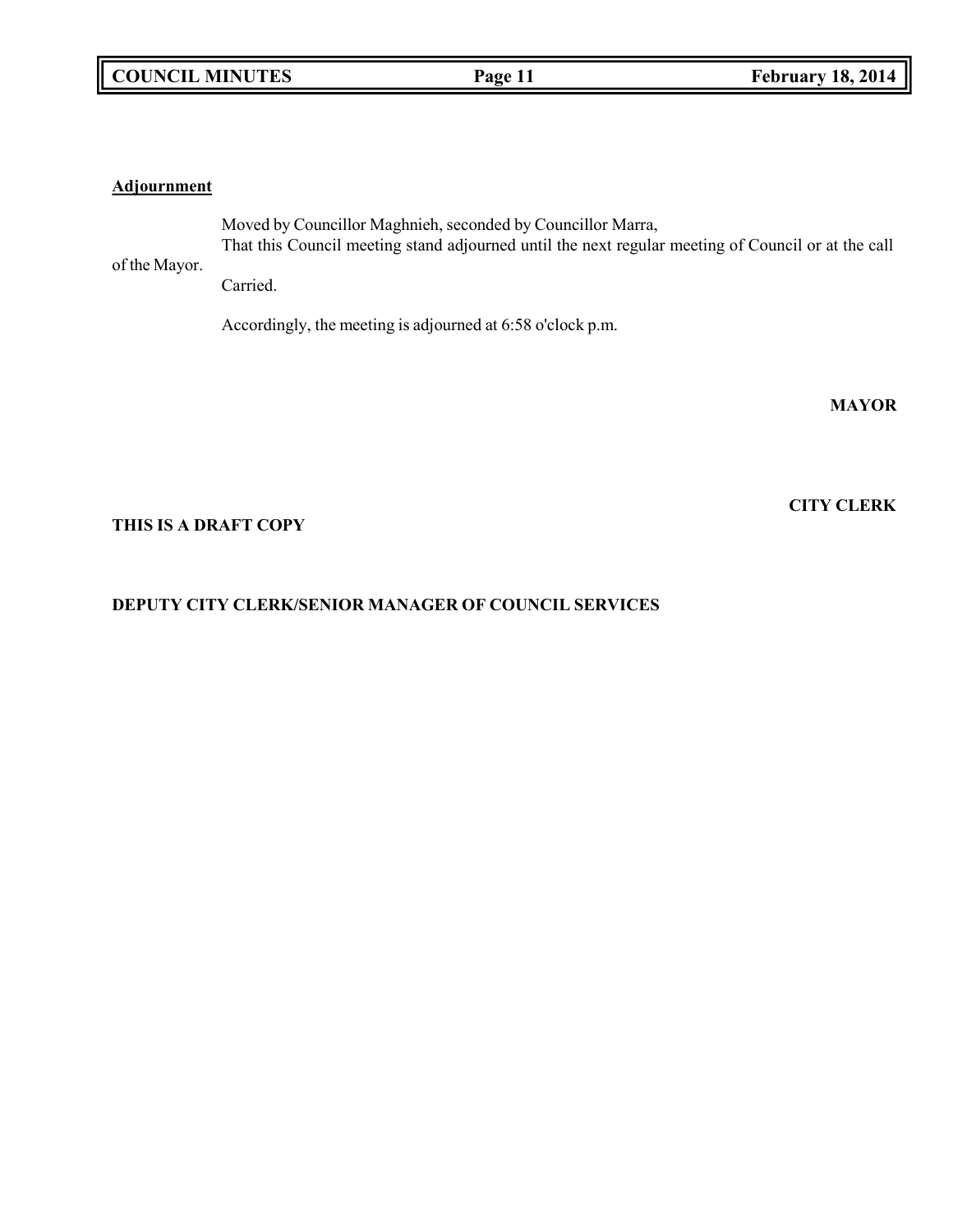# **COUNCIL MINUTES Page 12 February 18, 2014**

Valentinis Dilkens

## CR36/2014

- I- That Administration **BE AUTHORIZED** to undertake discussions of the Border Advisory System Project with the Ministry of Transportation as part of the LGWEM agreement.
- II- That Administration **BE REQUIRED** to issue all necessary permits to install the Border Advisory System on the Corporation of the City of Windsor Right of Way.
- III- That the Chief Administrative Officer and City Clerk **BE AUTHORIZED** to enter into an Operating Agreement with the Ministry of Transportation for the Border Advisory System.

Carried.

Report Number **16997 ST/11841 C1**

Valentinis Dilkens

## CR37/2014

- **I.** That, in view of the City of Windsor's intention to initiate the construction of curbs and gutters on **Turner Road from Seymour Boulevard to Lappan Avenue as a Local Improvement Work**, as shown on **attached** Drawing C-3225, the **attached** report of the City Engineer to address the requirements of Section 6 of Ontario Regulation 586/06, **BE APPROVED** and the requirements regarding the notices to the public and owners of the lots liable to be specially charged with respect to the work, as required by Section 6 of Ontario Regulation 586/06, **BE UNDERTAKEN**, said notices to be in content as per the report of the City Engineer.
- **II.** That, assuming a sufficiently signed petition against the Turner Road curbs and gutters construction as a Local Improvement Work is **NOT** received, the City Engineer **BE AUTHORIZED** to proceed with the tendering and Award of Tender to the low bidder, subject to the tender meeting project specifications, the council approval of the requested 2014 budget, and being within the 2014 estimated budget and that the Chief Administrative Officer and City Clerk **BE AUTHORIZED** to sign an agreement with the successful bidders, satisfactory in legal form to the City Solicitor; in financial content to the Chief Financial Officer and City Treasurer, and in technical content with the City Engineer, and further, that the result of this tender be subsequently reported to City Council for information purposes.

That in the event that no sufficiently signed petition **AGAINST** undertaking the work as a local improvement is received after the 30-day notice of the City's intention to pass a local improvement charges by-law, Council **ADOPT** a By-Law for the construction of curbs and gutters and boulevard restoration on Turner Road from Seymour Boulevard to Lappan Avenue as a local improvement in accordance with Section 5 of Ontario Regulation 586/06, made under Municipal Act 2001.

Carried.

Report Number **16962 SW/11842 C2**

**Appendices** Drawing C-3225 Engineer's Report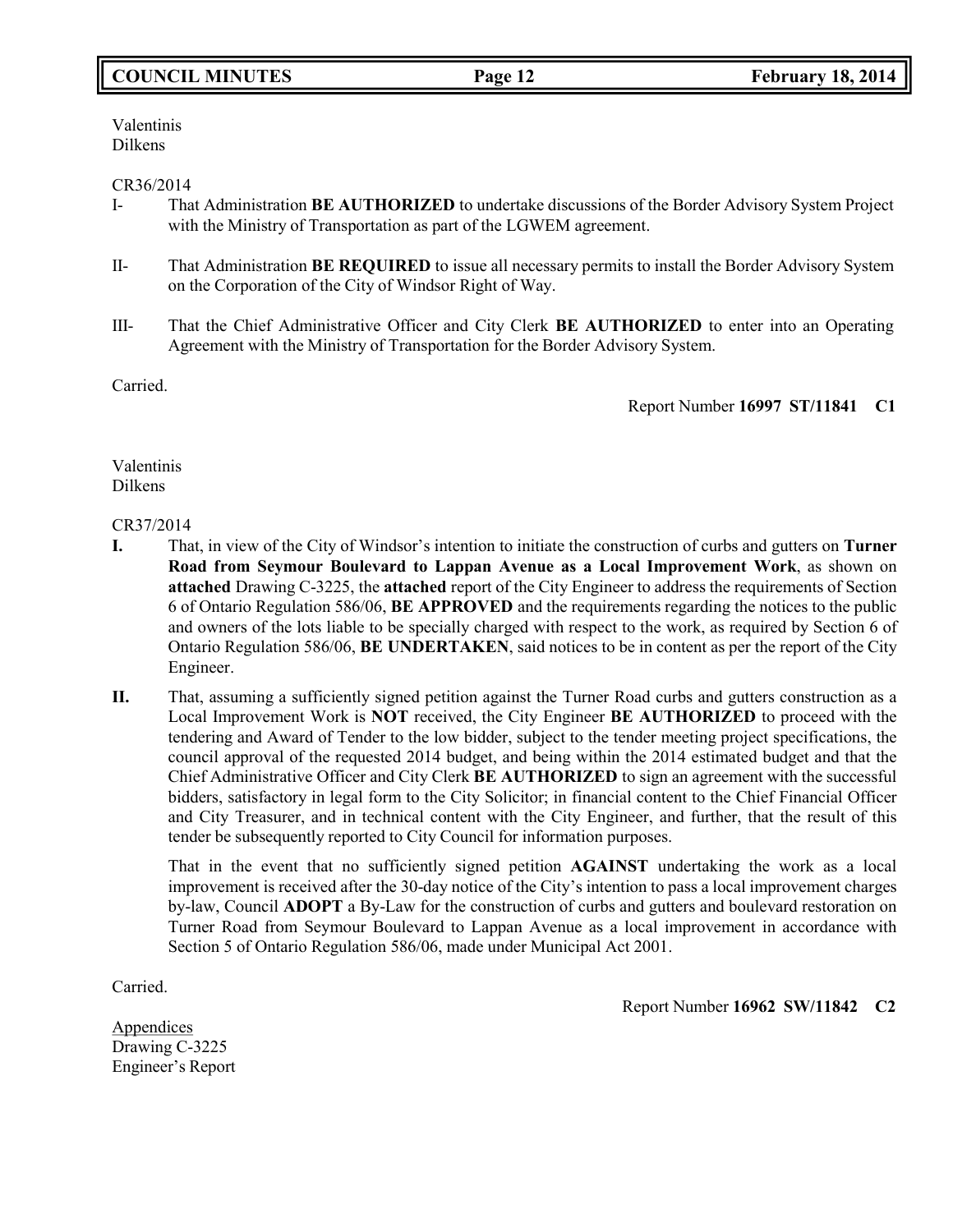# **COUNCIL MINUTES Page 13 February 18, 2014**

Valentinis Dilkens

## CR38/2014

That City Council **CANCEL THE APPOINTMENT** of Dillon Consulting Limited as the City's Engineer under Section 78 of the Ontario Municipal Drainage Act for drainage works on the Hon. Herb Gray Parkway project; and

That **APPROVAL BE GIVEN** to complete a third party review of the drainage works within the limit of the Hon. Herb Gray Parkway boundaries, at a total estimated cost of \$40,000 (plus HST) to be charged to account no. 007 5455 1790 02942 7086004.

That administration **BE AUTHORIZED** to start the process of abandoning the municipal drains within the limits of the Hon. Herb Gray Parkway in accordance to the Drainage Act.

Carried.

Report Number **16989 ST/8821 C3**

Valentinis Dilkens

## CR39/2014

That the City Engineer reply to the Ontario Ministry of the Environment (MOE) Notification of Application for Approval of a Waste Disposal Site (transfer facility) by Sterling Fuels, 3665 Russell St., received by City Council as Communication Item #15 at its December 16, 2013 meeting with the following comments by March 7, 2014:

- 1. The site identified in the MOE Notification of Application for Approval of a Waste Disposal Site (transfer facility) at 3665 Russell St. is not zoned for the intended use as indicated in the notification and that this address is not the location of their existing waste transfer/disposal site.
- 2. The Sterling Fuels sites located at 3550/3600 Russell St., the municipal addresses and actual location of the waste disposal/transfer site are appropriately zoned for the intended use as indicated in the notification.
- 3. The City of Windsor has no further concerns with the application provided that the correct address of the waste disposal site is referenced in the application and all MOE regulations and/or requirements for the storage and transfer of waste managed at 3550/3600 Russell St. are met and also any regulations and requirements pertaining to the waste management resulting from MOE mandated Source Water Protections Plans are adhered to.

Carried.

Report Number **16963 SW2014 C4**

Valentinis Dilkens

CR40/2014

**THAT** consistent with the provisions contained within RFP #111-13 and in accordance with Purchasing By-Law 93-2012 (and **subject to receiving the appropriate engineering approval as to the load bearing capacity of the unreinforced western part of the roof),** the City Clerk and CAO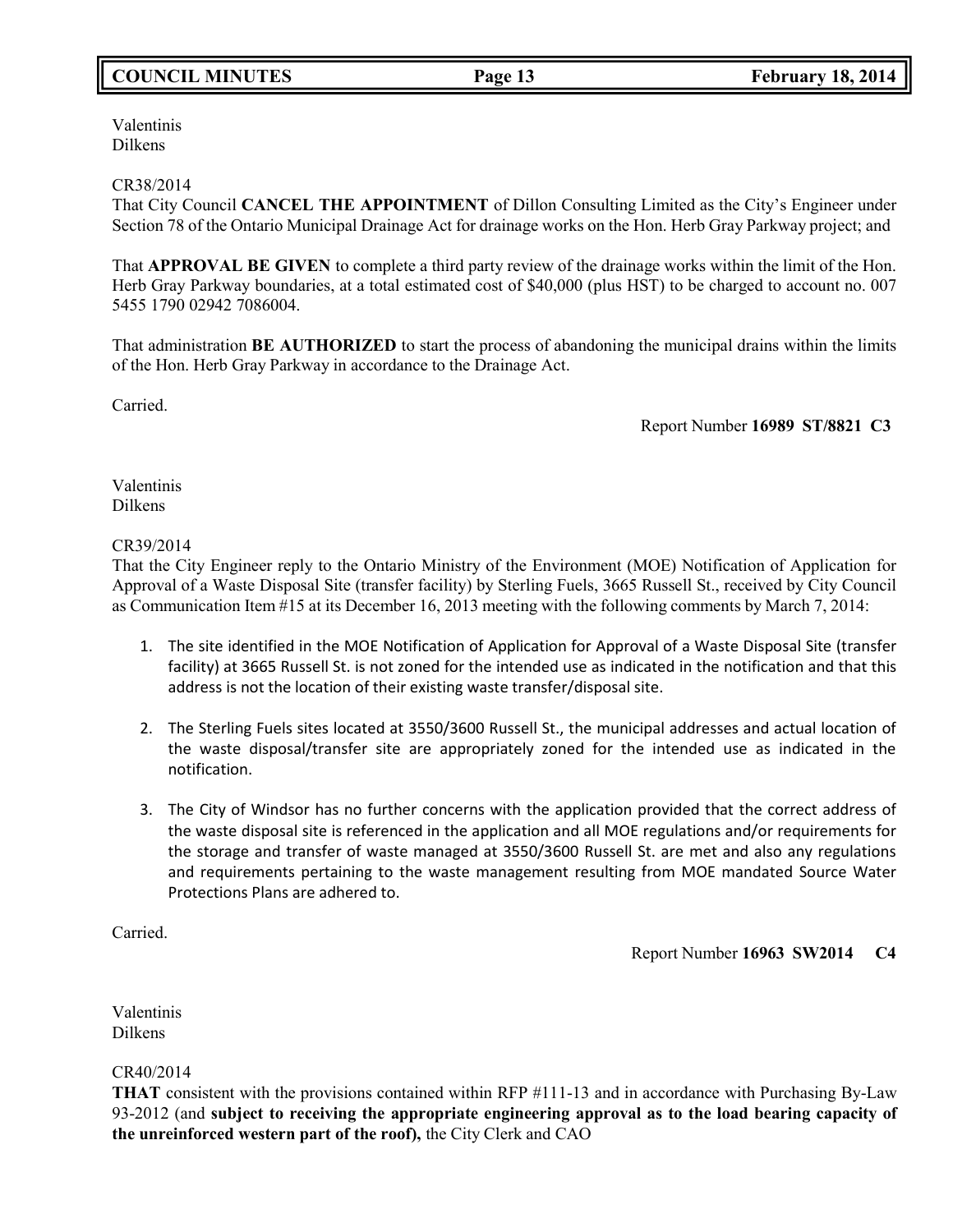| <b>COUNCIL MINUTES</b> | Page 14 | <b>February 18, 2014</b> |  |
|------------------------|---------|--------------------------|--|
|                        |         |                          |  |

**BE AUTHORIZED** to execute an agreement with Kiwi Newton Construction – Division of Newton Group Ltd. to furnish the complete design, supply, installation and commissioning of a roof mounted photovoltaic (PV) system with an electrical generating capacity of 350 kW at the Windsor International Aquatic and Training Centre at a cost not to exceed \$1,124,289 (exclusive of HST), subject to approval in legal content to the City Solicitor, in financial content to the City Treasurer, and in technical content to the Manager of Energy Initiatives; **AND**

**THAT** Council **APPROVE** funding of \$1,124,289 (exclusive of HST) to be from the annual net revenues in the first 4.3 years (approximately) of the 20 year contract with the Ontario Power Authority;

## **OR ALTERNATIVELY, if the load bearing reports do not allow for the use of the unreinforced western portion of the roof,**

**THAT** consistent with the provisions contained within RFP #111-13 and in accordance with Purchasing By-Law 93-2012, the City Clerk and CAO **BE AUTHORIZED** to execute an agreement with Kiwi Newton Construction – Division of Newton Group Ltd. to furnish the complete design, supply, installation and commissioning of a roof mounted photovoltaic (PV) system with an electrical generating capacity of 320 kW at the Windsor International Aquatic and Training Centre at a cost not to exceed \$984,479 (exclusive of HST), subject to approval in legal content to the City Solicitor, in financial content to the City Treasurer, and in technical content to the Manager of Energy Initiatives; **AND**

**THAT** Council **APPROVE** funding of \$984,479 (exclusive of HST) to be from the annual net revenues in the first 4.8 years (approximately) of the 20 year contract with the Ontario Power Authority;

## **AND FURTHER, that regardless of the system size eventually installed,**

**THAT** Council **DIRECT** administration to report back annually as to the ongoing financial and operational progress of the PV system; **AND**

**THAT** Council **DIRECT** administration upon repayment in full of the project capital costs, inclusive of the costs already incurred to reinforce the roof, to credit (at the discretion of the City Treasurer relative to annual budget considerations) future annual revenues to the Corporate Energy Reserve Fund, over the remaining life of the installation; **AND**

**THAT** the Chief Administrative Officer and City Clerk **BE AUTHORIZED** to sign as may be required agreements and contracts with the Provincial Government and its affiliated agencies as well as EnWin Utilities; such documents to be satisfactory in form to the City Solicitor, in technical content to the Manager of Energy Initiatives and in financial content to the City Treasurer.

Carried.

Report Number **16932 MU/8327 C5**

Valentinis Dilkens

CR41/2014

That the attached list of roadside ditches identified as Appendix A, **CONTINUE** to be cut yearly by the City of Windsor, subject to the following criteria: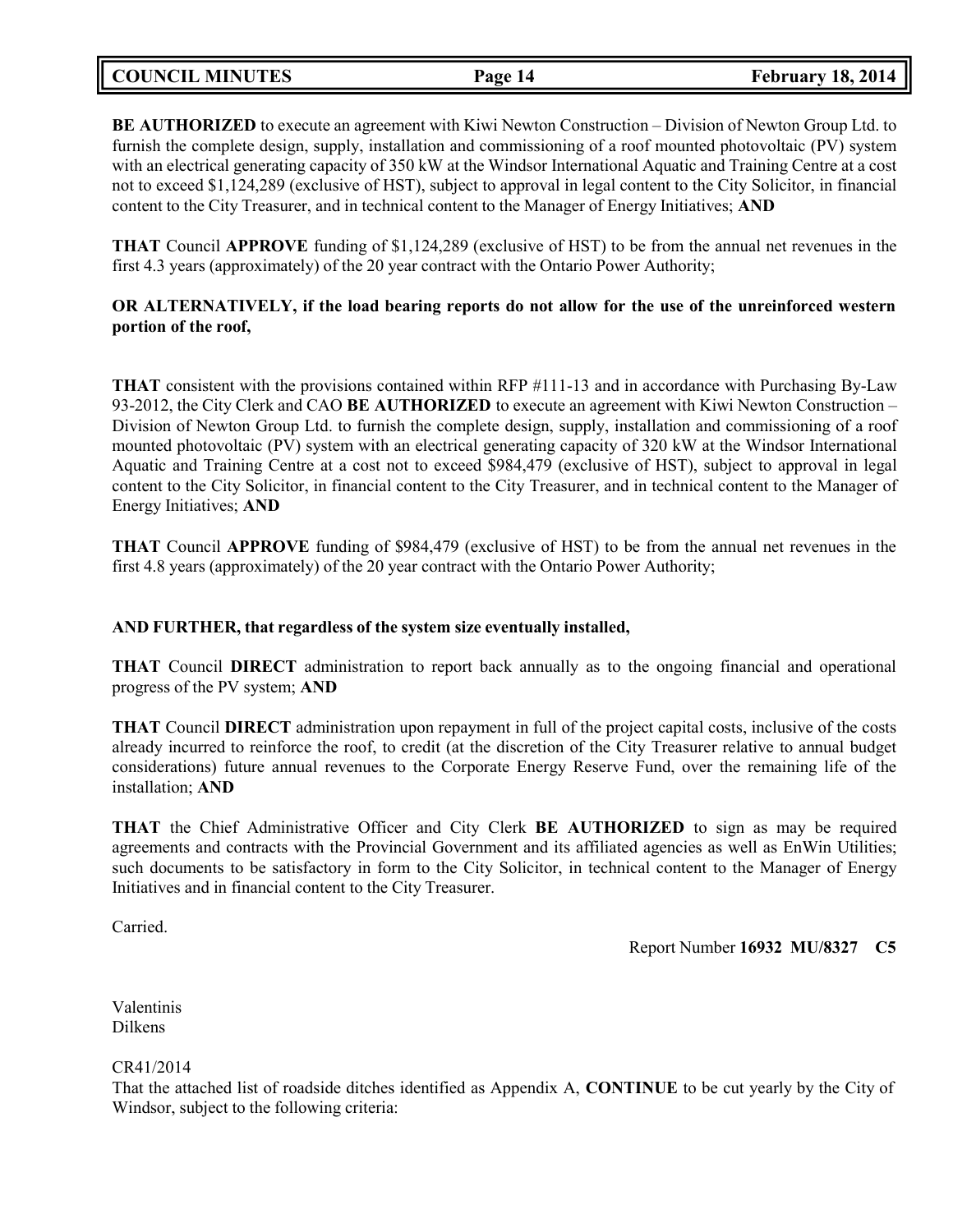## **COUNCIL MINUTES Page 15 February 18, 2014**

- i) That ditches that are classified "A", "B", "C" and "D" by ERCA, not be cut until June  $15<sup>th</sup>$  yearly per the ERCA recommendations respecting aquatic habitat.
- ii) Ditches will be removed from the list when they are either filled in, reduced in grades to be maintainable or being maintained by residents. Administration to report to Council recommending any ditches for removal from the list.

Carried.

Report Number **16990 SR/11259 C6**

**Appendices** List

Gignac Jones

## CR42/2014

- I. That \$9.0 million **BE CONFIRMED** as the overall budget for the design and construction of the two new fire halls (Fire Hall 2 and Fire Hall 5), funded from;
	- a) Previously approved \$5.0 million placeholder from within the Contingency allocation in the 2014 Enhanced Capital Budget Plan that was approved December 2, 2013 by City Council; and
	- b) The reallocation of 4.0 million of the previously approved \$12.0 million placeholder (B38/2013) set aside for the upfront capital cost of a possible tenant for a new City Hall project.
- II. That the City Engineer **BE AUTHORIZED** to issue two tenders for the new Fire Hall No. 2 and Fire Hall No. 5, satisfactory in legal form to the City Solicitor and in compliance with the Purchasing By-law.
- III. That in order to expedite the construction of the two new fire halls by December 31, 2014 which are the responsibility of the City Engineer and subject to "tender only" (not RFP), and for which the tender submissions fall within the approved capital budget, that the Chief Administrative Officer and City Clerk **BE AUTHORIZED** to sign an agreement with the successful bidders, satisfactory in legal form to the City Solicitor, in financial content to the Chief Financial Officer and City Treasurer, and in technical content with the City Engineer, and further, that the results of these tenders be subsequently reported to City Council for information purposes.
- IV. That the City Planner **BE DELEGATED THE AUTHORITY** to approve the Site Plan Control application.

Carried.

Report Number **17001 SF/11843 7**

Valentinis Dilkens

## CR43/2014

I. That Council **APPROVE** the general terms and conditions for the request for proposal for the supply and/or maintenance and associated advertizing, of the outdoor furniture on the public right of way as follows:

**Length of Contract:** 10 years plus the option to renew an additional 5 years

**Specification for Furnishings with Installation Schedule:**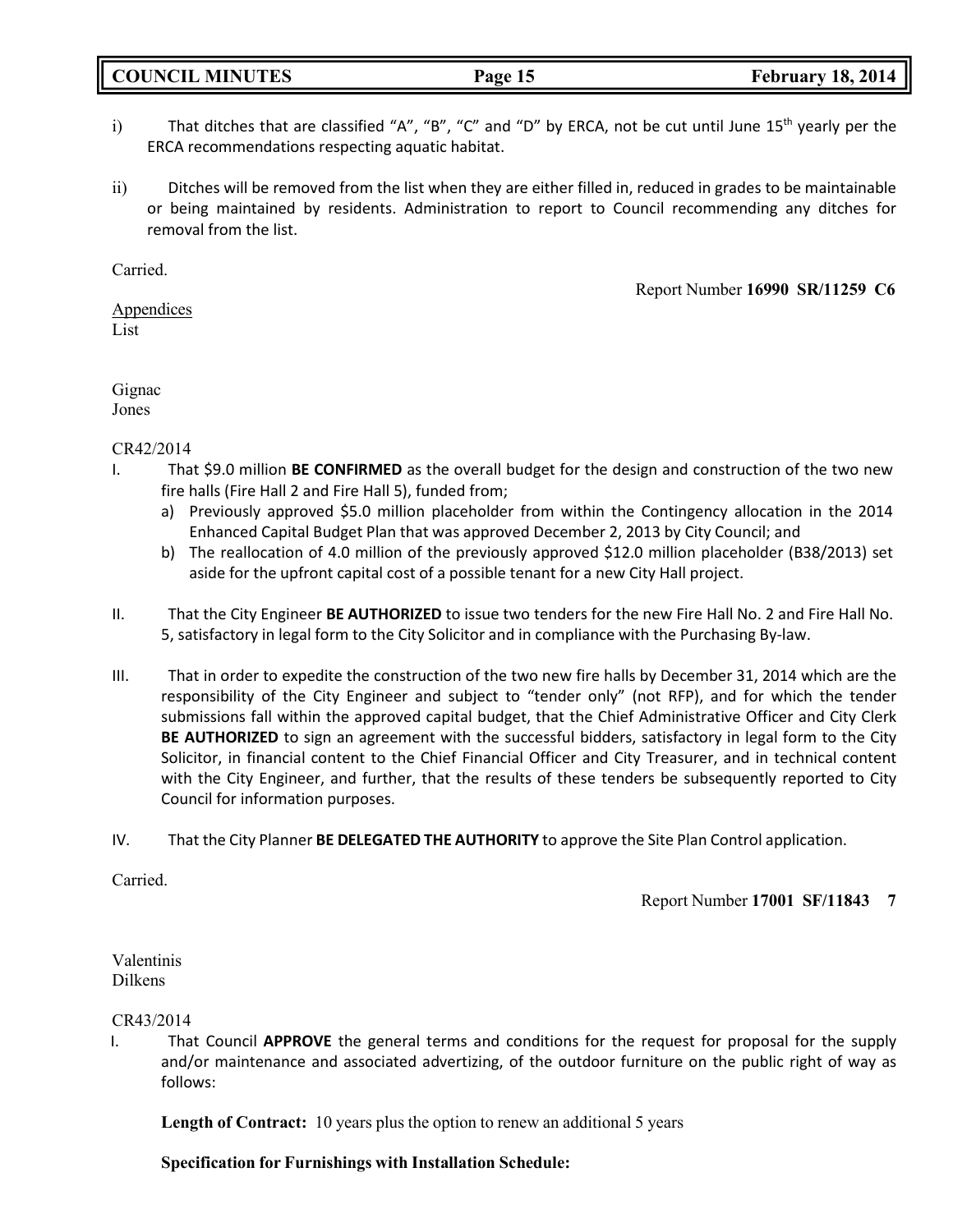| <b>Type and Description</b>                                                                                                                                                        | <b>Minimum</b><br>Units to be<br>installed<br>within 6<br>months | <b>Minimum Units</b><br>to be<br>installed<br>within 12<br>months | <b>Estimated Existing Units</b><br>(All locations are to<br>be serviced within 2<br>years) |
|------------------------------------------------------------------------------------------------------------------------------------------------------------------------------------|------------------------------------------------------------------|-------------------------------------------------------------------|--------------------------------------------------------------------------------------------|
| Bench (accommodates 2-3)<br><i>persons</i> ) <i>usually</i><br>placed on high<br>traffic areas with a<br>concrete pad near a<br>sidewalk                                           | 290                                                              |                                                                   | 482                                                                                        |
| Recycling/refuse bin                                                                                                                                                               | 60                                                               |                                                                   | 104                                                                                        |
| Chairs – (accommodates 1<br>person with<br>supporting arms and<br>back) placed in<br>lower travelled<br>areas; can be placed<br>on a concrete<br>pad/sidewalk or in a<br>boulevard |                                                                  | 140                                                               | 236                                                                                        |

\* From commencement of the contract

- **Commitment to the Community:** A minimum of 5 % of advertising is to be dedicated to advertising for nonprofit organization on street furnishing.
- **Standard of Style:** A street furnishings and bus shelters are to meet the requirements as outlined in the City's FADs (Accessibility Standards), some exceptions may apply. In addition, the material and design of all structures and pieces must meet the approval of the City Engineer, City Planner.
- **Standard of Care:** All street furnishings shall be replaced, repaired, maintained in good repair and kept clean of free of refuse, debris and graffiti. There will be a requirement for a72 hours response to address any furnishings that is deemed in poor condition.
- **Cost Evaluation:** Based on a guaranteed lump sum amount plus an annual adjustment based on percentage of advertising revenues for the term of the contract**.**
- II. That Administration **BE AUTHORIZED** to prepare a request for proposals/request for tender (the "RFP/RFT"), for advertising opportunities in the public right-of-way through outdoor furnishings and bus shelters, subject to the requirements of all applicable Purchasing Bylaws and policies.

Carried.

Report Number **16988 SE2014 C8**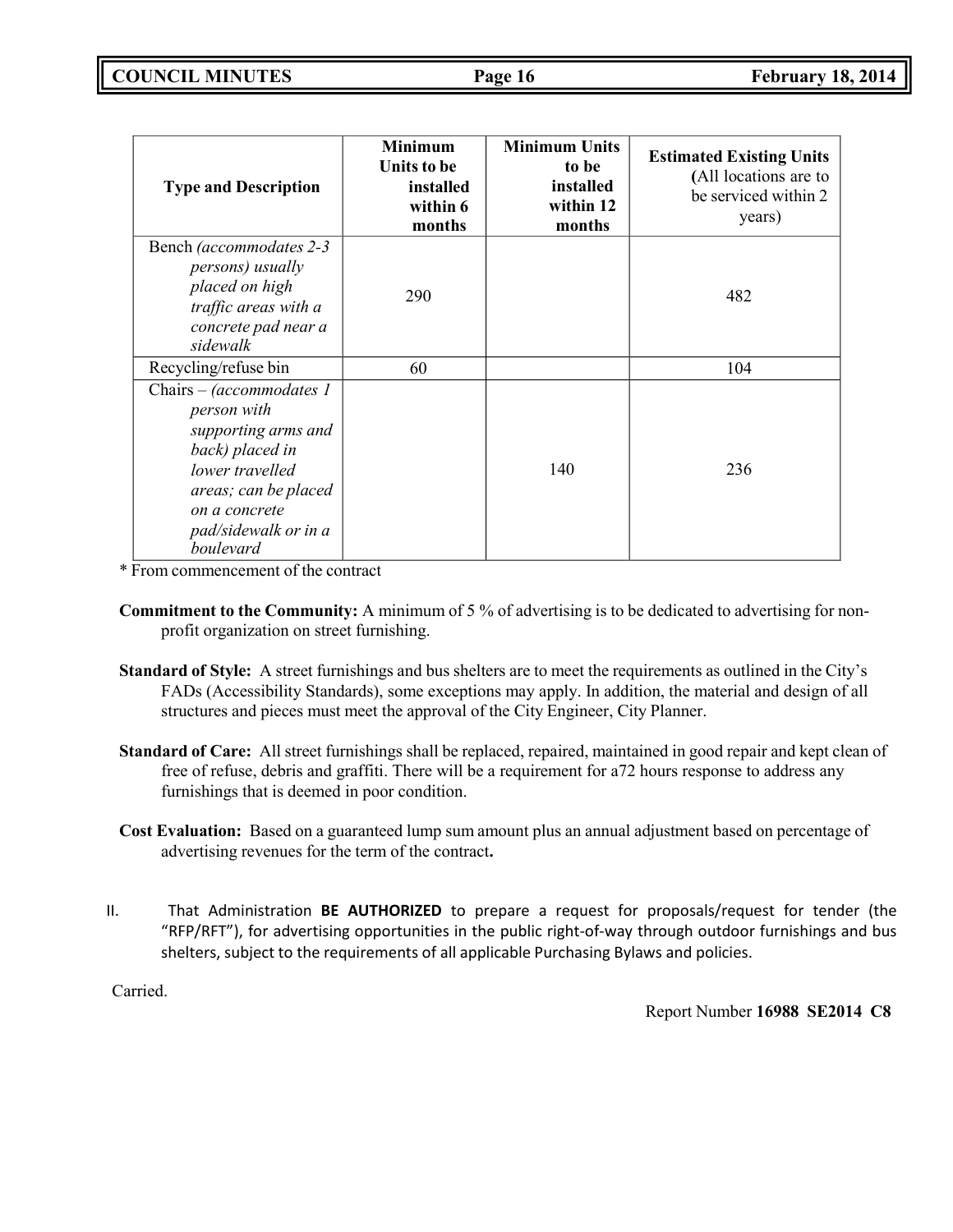# **COUNCIL MINUTES Page 17 February 18, 2014**

Valentinis Dilkens

## CR44/2014

- I. That the City of Windsor By-law 11275 Site Plan Approval Authority **BE AMENDED** to change all references in the by-law from "City Planner, Manager of Development Application and Committee Team, or Site Plan Approval Officer" to "City Planner or designate".
- II. That the City of Windsor By-law 11275 BE **AMENDED** to add delegated authority for individual site plan approval on all lands when directed by a resolution of City Council.
- III. That the City Solicitor **BE DIRECTED** to prepare an amending By-law to By-law 11275 to incorporate these amendments.

Carried.

Report Number **16968 AB2014 C9**

Jones Maghnieh

## CR45/2014

THAT the request from The Sandwich Improvement Area to temporarily close Sandwich Street between Detroit Street and Brock Street to host a St. Patrick's Celebration event from 8:00 a.m. March 16, 2014 to 1:00 a.m. March 18, 2014 **BE APPROVED**, subject to the terms and conditions of the Special Event Agreement which includes but is not limited to the condition that The Sandwich Improvement Area provide proof of liquor liability insurance in an amount as determined by the Corporation of the City of Windsor; and further

THAT City Council **DESIGNATE** the event as a Significant Event, which is defined by the AGCO as "For Outdoor Public Events involving liquor sales licensees, to allow attendees to take a single serving of alcohol in and out of licensed establishments from the area under the Special Occasions Permit, the event must be designated by the municipality as a Significant Event under AGCO regulations" as per the requirement for beverage licensing permitting from the Alcohol and Gaming Commission of Ontario.

Carried. Councillor Kusmierczyk voting nay.

Report Number **16992 SR2014 10**

Dilkens Jones

### CR46/2014

THAT the results of the poll conducted on February 12, 2014 approving the following recommendation **BE CONFIRMED** and **RATIFIED**:

THAT the synthetic ice squares **BE DISMANTLED AND REMOVED** from Charles Clark Square; and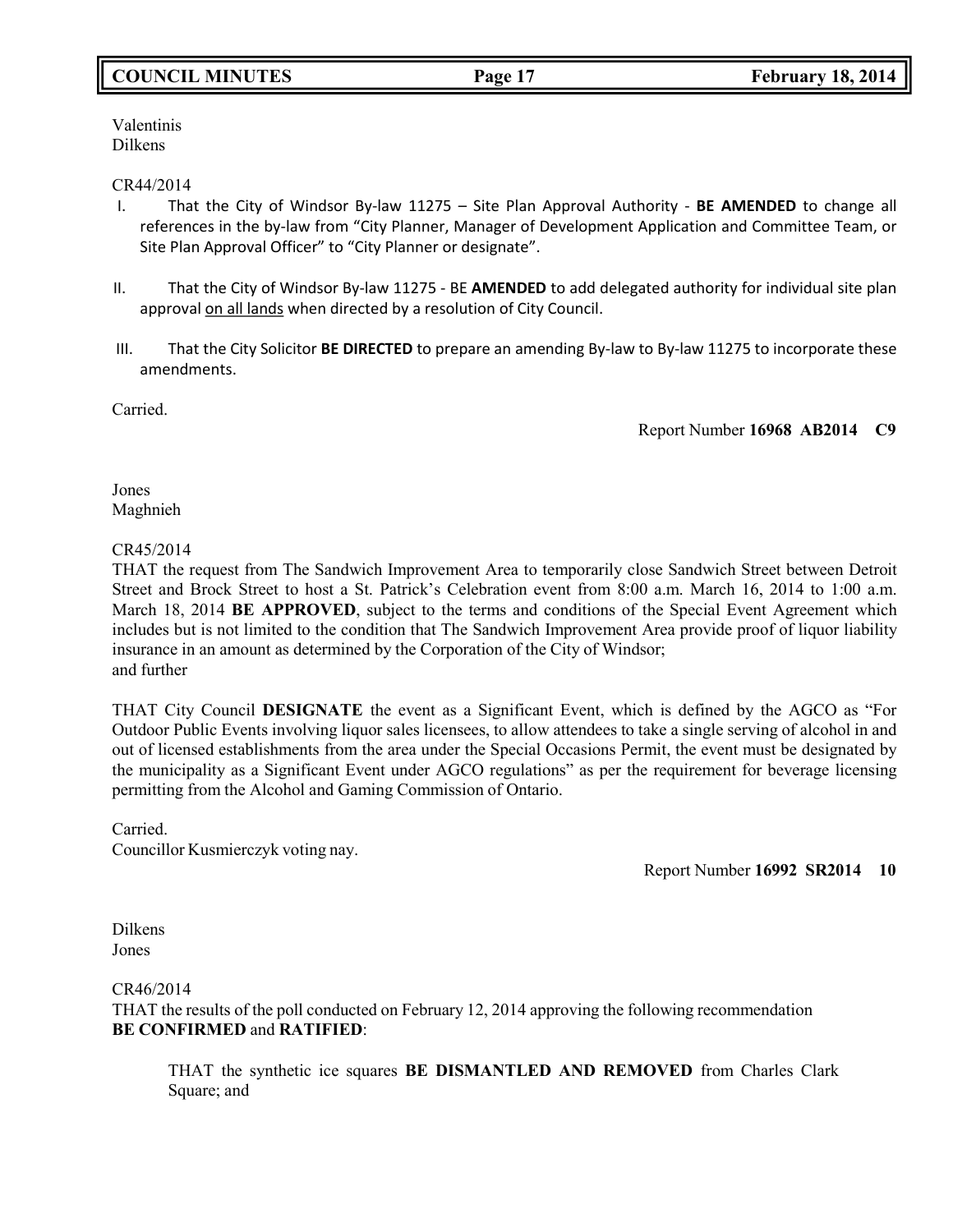| <b>COUNCIL MINUTES</b> | Page 18 | <b>February 18, 2014</b> |
|------------------------|---------|--------------------------|
|                        |         |                          |

THAT **APPROVAL BE GIVEN** for the initial cost of \$5,000.00 from the Capital Expenditures Reserve Fund to begin preparation and installation of real ice at Charles Clark Square for the remainder of the 2013/2014 winter skating season; and

THAT this undertaking **BEGIN IMMEDIATELY**.

Carried.

Report Number **17032 SR2014 11**

## **STANDING COMMITTEE RESOLUTIONS**

Moved by Councillor, seconded by Councillor,

**M100-2014** That **Report No. 158 of the Executive Committee of Council** of its meeting held January 27, 2014, regarding "Status Report – Compliance with Applicable Laws and Regulations, 4 th Quarter 2013" **BE ADOPTED** as presented. Carried.

Report Number 16952 AF2014

Moved by Councillor, seconded by Councillor,

**M101-2014** That **Report No. 159 of the Executive Committee of Council** of its meeting held January 27, 2014, regarding "Delegation of Authority Semi-Annual Status Report for period July 1, 2013 through December 31, 2013" **BE ADOPTED** as presented. Carried.

Report Number 16956 AS/7748

Moved by Councillor, seconded by Councillor,

**M102-2014** That **Report No. 160 of the Executive Committee of Council** of its meeting held January 27, 2014, regarding "CQ38-2013 – The proposed east/west arterial respect to the Windsor Christian Fellowship Access ( part of the Lauzon Parkway Environmental Assessment)" **BE ADOPTED** as presented. Carried.

Report Number16937 ST2014

Moved by Councillor, seconded by Councillor,

# **M103-2014** That **Report No. 161 of the Executive Committee of Council** of its meeting

held January 27, 2014, regarding "Travel and Business Expense Policy Amendments" **BE ADOPTED** as presented.

Carried.

Report Number 16954 AF2014

Appendices Policy

Moved by Councillor, seconded by Councillor,

**M104-2014** That **Report No. 162 of the Executive Committee of Council** of its meeting

held January 27, 2014, regarding "Ministry of Municipal Affairs and Housing 2012 Financial Indicator Review" **BE ADOPTED** as presented.

Carried.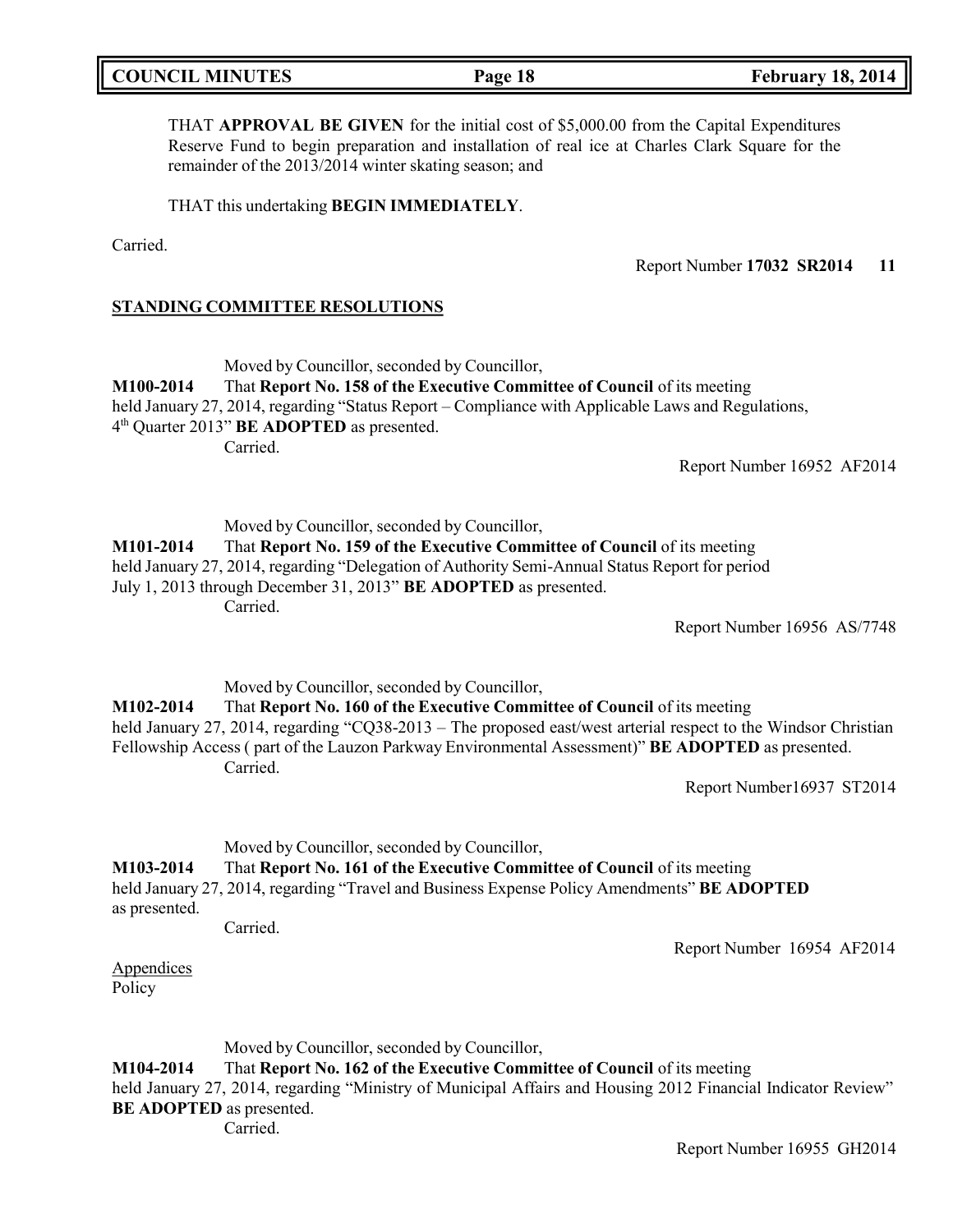| <b>COUNCIL MINUTES</b> | Page 19 | <b>February 18, 2014</b> |
|------------------------|---------|--------------------------|
|------------------------|---------|--------------------------|

Moved by Councillor, seconded by Councillor,

**M105-2014** That **Report No. 163 of the Executive Committee of Council** of its meeting

held January 27, 2014, regarding "Summary of Hotline Issues Referred to Management by PwC" **BE ADOPTED** as presented.

Carried.

Report Number 16953 AF/11247

Moved by Councillor, seconded by Councillor,

**M106-2014** That **Report No. 164 of the Executive Committee of Council** of its meeting

held January 27, 2014, regarding "The minutes of the Transit Windsor and Windsor Chartabus Inc. meetings held December 10, 2013" **BE ADOPTED** as presented.

Carried.

MB2014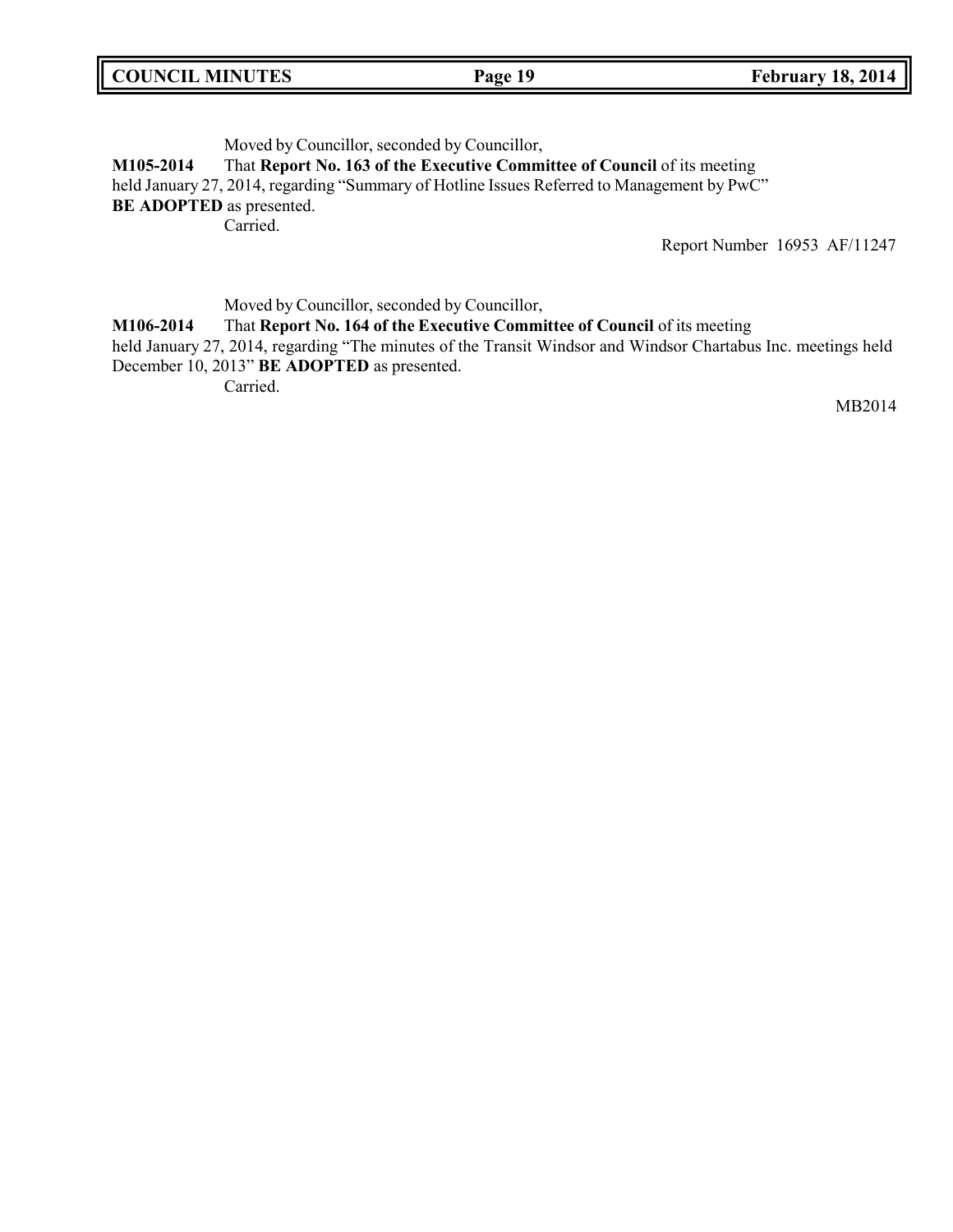| <b>COUNCIL MINUTES</b>  | Page 20                                                                                                                                                                                                                                                                                                                                                                                | <b>February 18, 2014</b>                                                    |
|-------------------------|----------------------------------------------------------------------------------------------------------------------------------------------------------------------------------------------------------------------------------------------------------------------------------------------------------------------------------------------------------------------------------------|-----------------------------------------------------------------------------|
|                         |                                                                                                                                                                                                                                                                                                                                                                                        | Adopted by Council at its meeting held February 18, 2014 [M100-2014]<br>/SV |
|                         |                                                                                                                                                                                                                                                                                                                                                                                        | Windsor, Ontario February 18, 2014                                          |
|                         | <b>REPORT NO. 158 of the</b><br><b>EXECUTIVE COMMITTEE</b><br>of its meeting held January 27, 2014                                                                                                                                                                                                                                                                                     |                                                                             |
| <b>Members Present:</b> | <b>Mayor E. Francis (Chair)</b><br><b>Councillor D. Dilkens</b><br><b>Councillor J. Gignac</b><br><b>Councillor A. Halberstadt</b><br><b>Councillor I. Kusmierczyk</b><br><b>Councillor R. Jones</b><br><b>Councillor A. Maghnieh</b><br><b>Councillor B. Marra</b><br><b>Councillor H. Payne</b><br><b>Councillor E. Sleiman</b><br><b>Councillor F. Valentinis</b>                   |                                                                             |
| follows:<br>Carried.    | The following recommendation of the Executive Committee BE APPROVED as<br>Moved by Councillor Gignac, seconded by Councillor Marra,<br><b>THAT</b> the administrative report authored by the Executive Initiatives Coordinator dated<br>January 9, 2014 entitled "Status Report – Compliance with Applicable Laws and Regulations, $4th$<br>Quarter 2013" BE RECEIVED FOR INFORMATION. |                                                                             |
|                         |                                                                                                                                                                                                                                                                                                                                                                                        | Livelink #16952, AF2014                                                     |

**Clerk's Note**: The administrative report entitled "*Status Report – Compliance with Applicable Laws and Regulations, 4th Quarter 2013*" is *attached* as background information.

**CHAIRPERSON**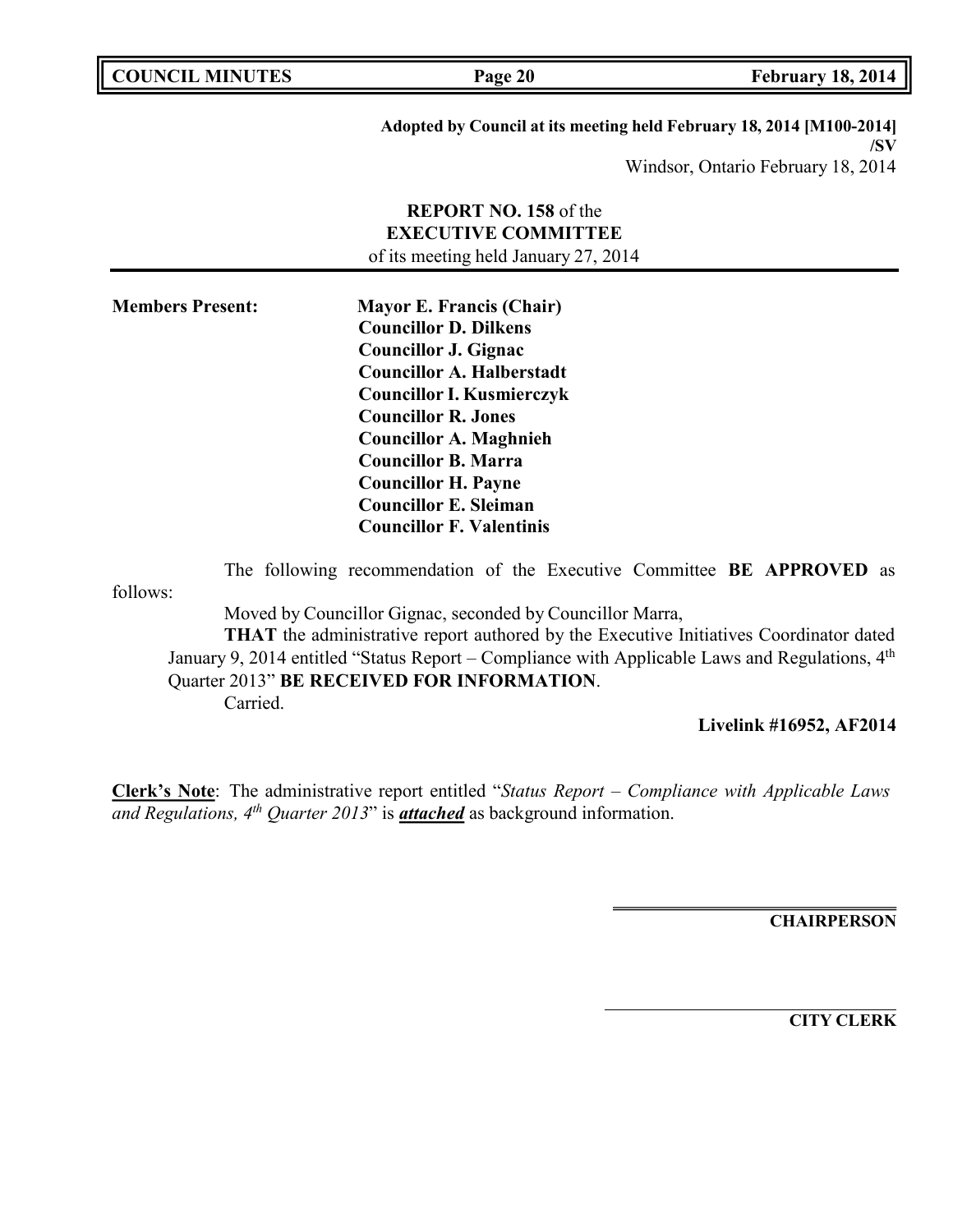| <b>COUNCIL MINUTES</b>  | Page 21                                                              | <b>February 18, 2014</b>           |
|-------------------------|----------------------------------------------------------------------|------------------------------------|
|                         | Adopted by Council at its meeting held February 18, 2014 [M101-2014] |                                    |
|                         |                                                                      | /SV                                |
|                         |                                                                      | Windsor, Ontario February 18, 2014 |
|                         | <b>REPORT NO. 159</b> of the                                         |                                    |
|                         | <b>EXECUTIVE COMMITTEE</b>                                           |                                    |
|                         | of its meeting held January 27, 2014                                 |                                    |
| <b>Members Present:</b> | <b>Mayor E. Francis (Chair)</b>                                      |                                    |
|                         | <b>Councillor D. Dilkens</b>                                         |                                    |
|                         | <b>Councillor J. Gignac</b>                                          |                                    |

**Councillor A. Halberstadt Councillor I. Kusmierczyk**

Moved by Councillor Sleiman, seconded by Councillor Valentinis,

1, 2013 through December 31, 2013) **BE RECEIVED** for information; and

Licensing By-law 137-2007 for special events **BE APPROVED**.

**Councillor R. Jones Councillor A. Maghnieh Councillor B. Marra Councillor H. Payne Councillor E. Sleiman Councillor F. Valentinis**

follows:

Carried.

## **Livelink #16956, AS/7748**

**Clerk's Note**: The administrative report entitled "*Delegation of Authority Semi-Annual Status Report for period July 1, 2013 through December 31, 2013*" is *attached* as background information.

The following recommendation of the Executive Committee **BE APPROVED** as

**THAT** the Delegation of Authority Semi-Annual Report for the second half of 2013 (July

**THAT** an amendment of the Delegation of Authority By-law 208-2008 to add authority

for the Chief Administrative Officer to waive the provisions of Schedule 3 of the Public Vehicle

**CHAIRPERSON**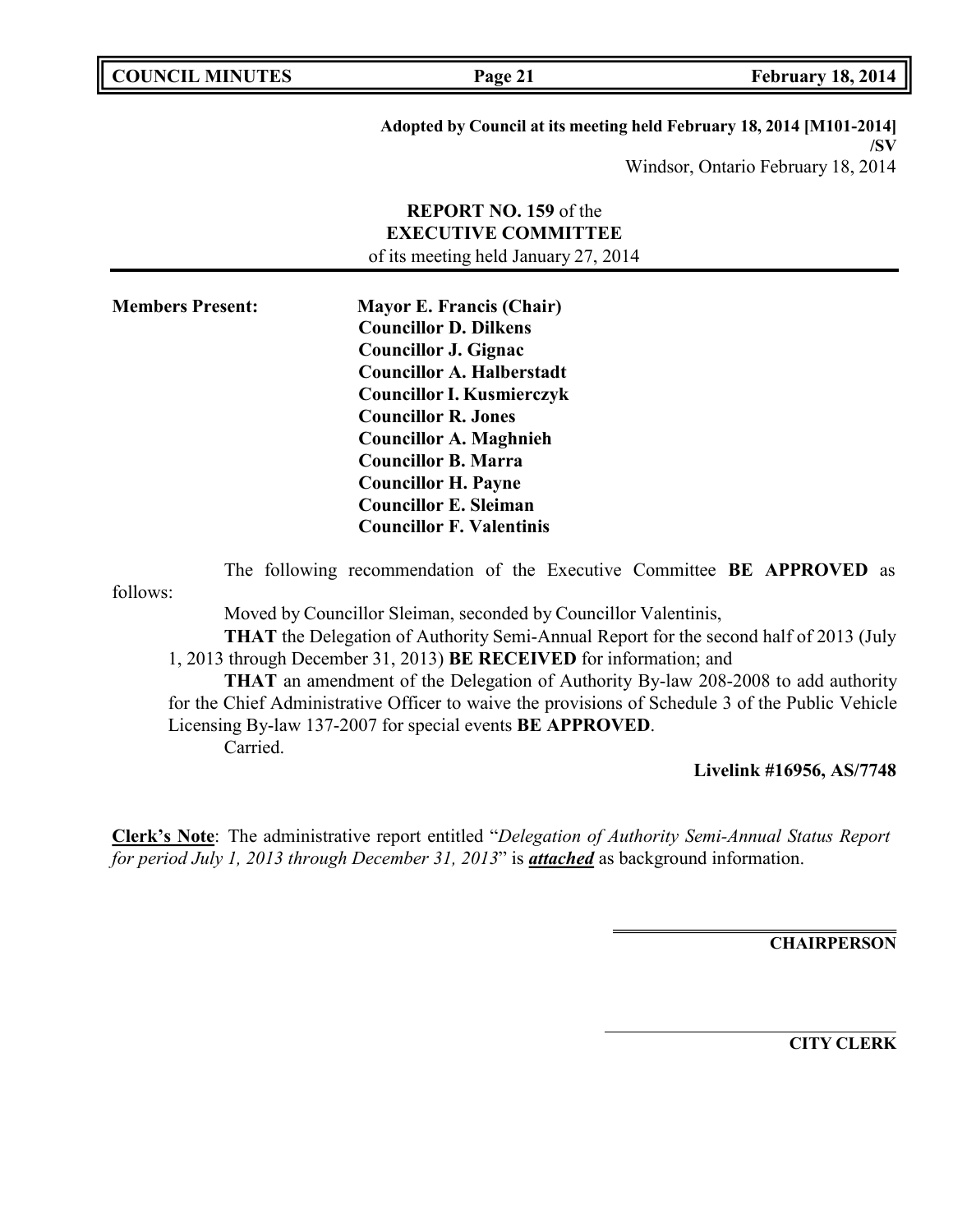**COUNCIL MINUTES Page 22 February 18, 2014**

**Adopted by Council at its meeting held February 18, 2014 [M102-2014] /SV**

Windsor, Ontario February 18, 2014

# **REPORT NO. 160** of the **EXECUTIVE COMMITTEE** of its meeting held January 27, 2014

| <b>Members Present:</b> | <b>Mayor E. Francis (Chair)</b>  |
|-------------------------|----------------------------------|
|                         | <b>Councillor D. Dilkens</b>     |
|                         | Councillor J. Gignac             |
|                         | <b>Councillor A. Halberstadt</b> |
|                         | <b>Councillor I. Kusmierczyk</b> |
|                         | <b>Councillor R. Jones</b>       |
|                         | <b>Councillor A. Maghnieh</b>    |
|                         | <b>Councillor B. Marra</b>       |
|                         | <b>Councillor H. Payne</b>       |
|                         | <b>Councillor E. Sleiman</b>     |
|                         | <b>Councillor F. Valentinis</b>  |

The following recommendation of the Executive Committee **BE APPROVED** as

follows:

Moved by Councillor Marra, seconded by Councillor Sleiman,

**THAT** the administrative report authored by the Policy Analyst dated January 15, 2014 entitled "CQ38-2013 – The Proposed east/west arterial with respect to the Windsor Christian Fellowship Access (part of the Lauzon Parkway Environmental Assessment) **BE REFERRED** back to Administration to allow for further dialogue between Administration and the affected parties to find a solution; and further

**THAT** this matter **BE CONSIDERED** at the February 24, 2014 Executive Committee meeting.

Carried.

**Livelink #16937, ST2014**

**Clerk's Note**: The administrative report entitled "*CQ38-2013 – The Proposed east/west arterial with respect to the Windsor Christian Fellowship Access (part of the Lauzon Parkway Environmental Assessment)*" is *attached* as background information.

**CHAIRPERSON**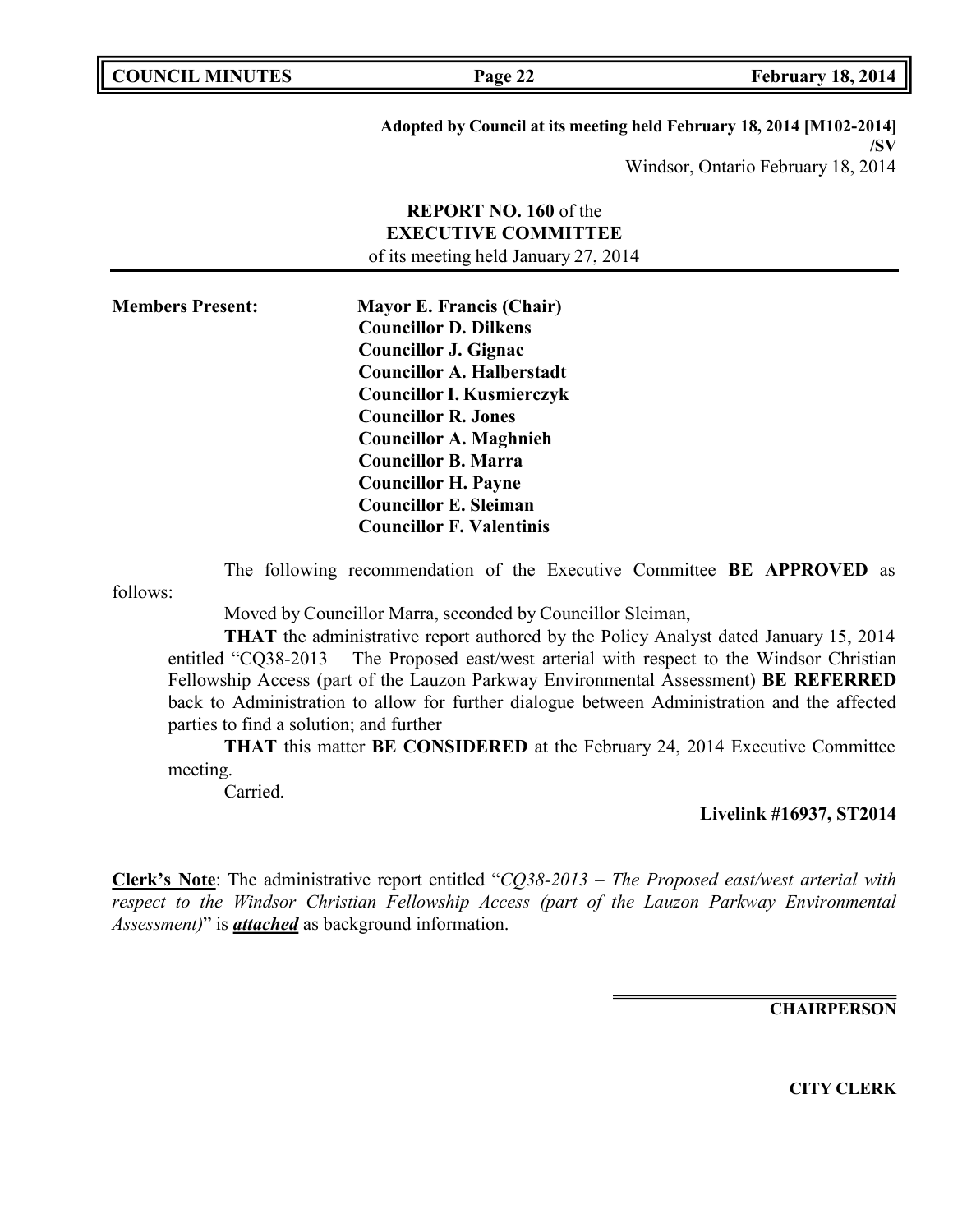**COUNCIL MINUTES Page 23 February 18, 2014**

**Adopted by Council at its meeting held February 18, 2014 [M103-2014] /SV**

Windsor, Ontario February 18, 2014

# **REPORT NO. 161** of the **EXECUTIVE COMMITTEE** of its meeting held January 27, 2014

| <b>Members Present:</b> | <b>Mayor E. Francis (Chair)</b>  |
|-------------------------|----------------------------------|
|                         | <b>Councillor D. Dilkens</b>     |
|                         | <b>Councillor J. Gignac</b>      |
|                         | <b>Councillor A. Halberstadt</b> |
|                         | <b>Councillor I. Kusmierczyk</b> |
|                         | <b>Councillor R. Jones</b>       |
|                         | <b>Councillor A. Maghnieh</b>    |
|                         | <b>Councillor B. Marra</b>       |
|                         | <b>Councillor H. Payne</b>       |
|                         | <b>Councillor E. Sleiman</b>     |
|                         | <b>Councillor F. Valentinis</b>  |

follows: The following recommendation of the Executive Committee **BE APPROVED** as

Moved by Councillor Sleiman, seconded by Councillor Valentinis,

**THAT** the Executive Standing Committee **APPROVE** amendments to the city's Travel and Business Expense Policy, attached to this report as Appendix A; and

**THAT** Administration **BE DIRECTED** to amend the related Travel and Business Expense Procedure and Travel and Business Forms as necessary, to facilitate compliance with the amended policy.

Carried.

## **Livelink #16954, AF2014**

**Clerk's Note**: The administrative report entitled "*Travel and Business Expense Policy Amendments*" is *attached* as background information.

**CHAIRPERSON**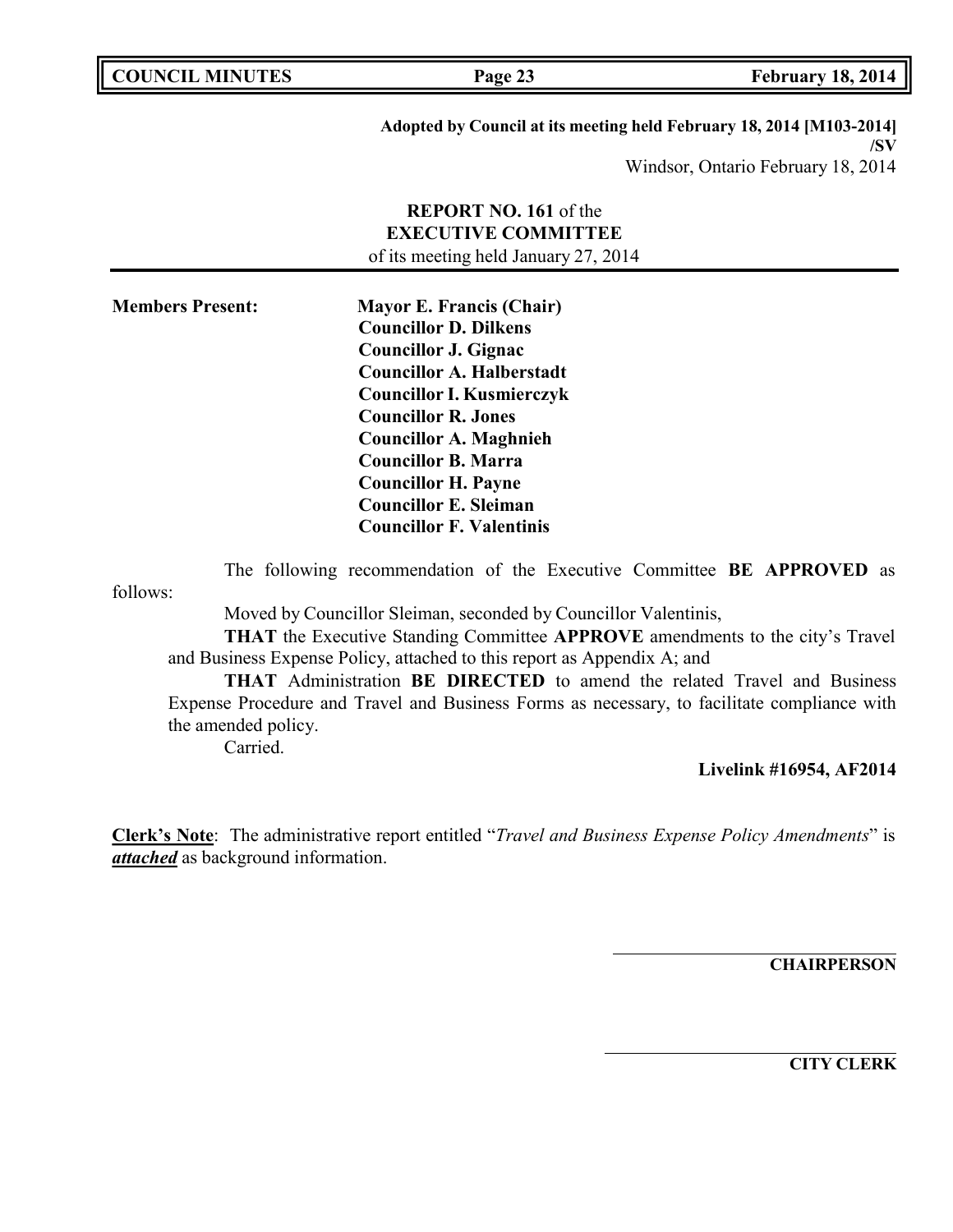| <b>COUNCIL MINUTES</b> | Page 24                                                                                                                                                                                                                                                                                                                                                                                                                      | <b>February 18, 2014</b> |
|------------------------|------------------------------------------------------------------------------------------------------------------------------------------------------------------------------------------------------------------------------------------------------------------------------------------------------------------------------------------------------------------------------------------------------------------------------|--------------------------|
|                        | $\mathbf{A} = \mathbf{A} + \mathbf{B} = \mathbf{A} + \mathbf{B} + \mathbf{A} + \mathbf{B} + \mathbf{B} + \mathbf{B} + \mathbf{B} + \mathbf{B} + \mathbf{B} + \mathbf{B} + \mathbf{B} + \mathbf{B} + \mathbf{B} + \mathbf{B} + \mathbf{B} + \mathbf{B} + \mathbf{B} + \mathbf{B} + \mathbf{B} + \mathbf{B} + \mathbf{B} + \mathbf{B} + \mathbf{B} + \mathbf{B} + \mathbf{B} + \mathbf{B} + \mathbf{B} + \mathbf{B} + \mathbf$ |                          |

**Adopted by Council at its meeting held February 18, 2014 [M104-2014]**

**/SV** Windsor, Ontario February 18, 2014

# **REPORT NO. 162** of the **EXECUTIVE COMMITTEE** of its meeting held January 27, 2014

| <b>Members Present:</b> | <b>Mayor E. Francis (Chair)</b>  |
|-------------------------|----------------------------------|
|                         | <b>Councillor D. Dilkens</b>     |
|                         | <b>Councillor J. Gignac</b>      |
|                         | <b>Councillor A. Halberstadt</b> |
|                         | <b>Councillor I. Kusmierczyk</b> |
|                         | <b>Councillor R. Jones</b>       |
|                         | <b>Councillor A. Maghnieh</b>    |
|                         | <b>Councillor B. Marra</b>       |
|                         | <b>Councillor H. Payne</b>       |
|                         | <b>Councillor E. Sleiman</b>     |
|                         | <b>Councillor F. Valentinis</b>  |

follows: The following recommendation of the Executive Committee **BE APPROVED** as

Moved by Councillor Gignac, seconded by Councillor Marra,

**THAT** the administrative report authored by the Manager of Financial Accounting dated January 6, 2014 entitled "Ministry of Municipal Affairs & Housing 2012 Financial Indicator Review" **BE RECEIVED FOR INFORMATION**. Carried.

**Livelink #16955, GH2014**

**Clerk's Note**: The administrative report entitled "*Ministry of Municipal Affairs & Housing 2012 Financial Indicator Review*" is *attached* as background information.

**CHAIRPERSON**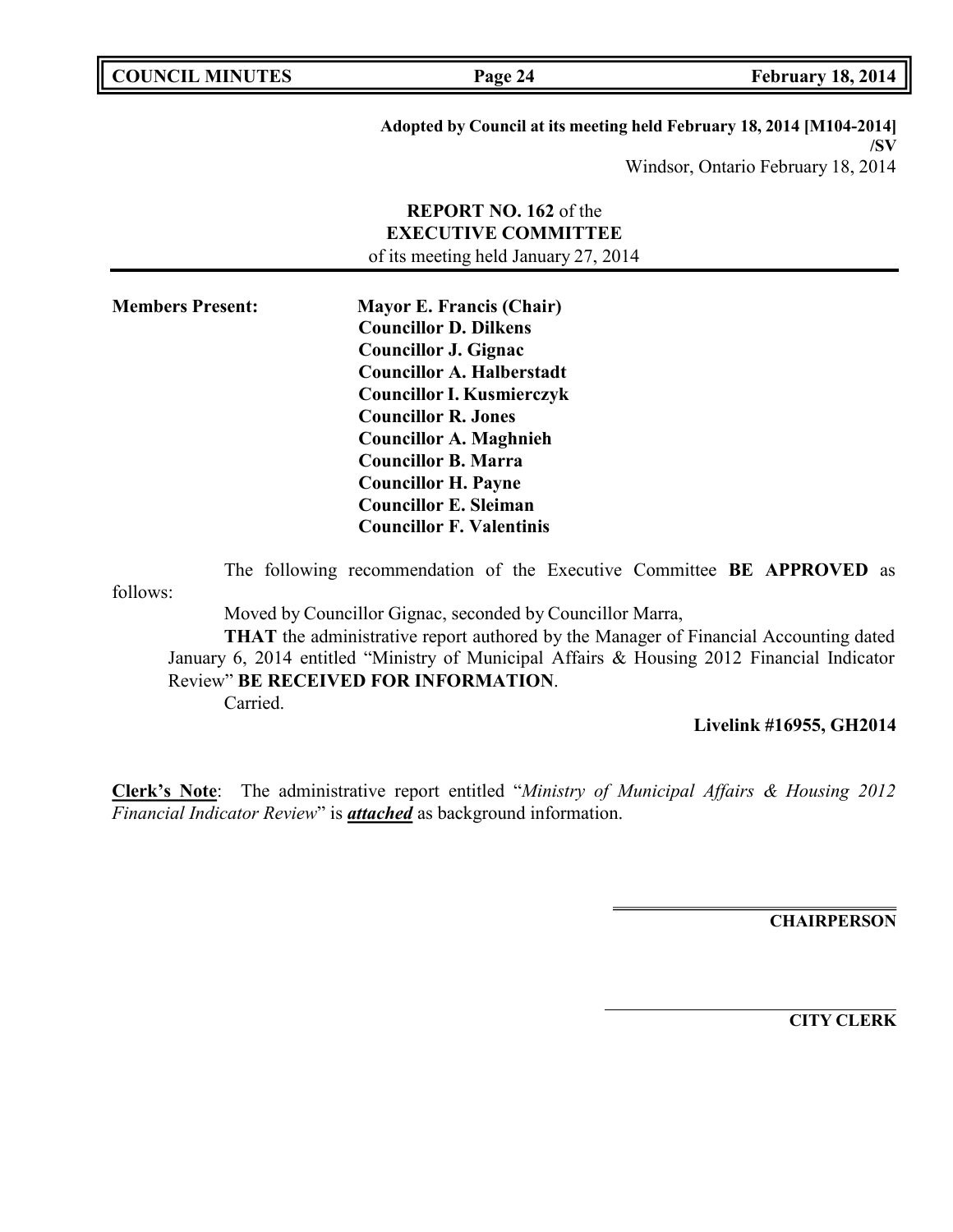| <b>COUNCIL MINUTES</b> | Page 25                                                              | <b>February 18, 2014</b> |
|------------------------|----------------------------------------------------------------------|--------------------------|
|                        |                                                                      |                          |
|                        | Adopted by Council at its meeting held February 18, 2014 [M105-2014] |                          |

**/SV** Windsor, Ontario February 18, 2014

# **REPORT NO. 163** of the **EXECUTIVE COMMITTEE** of its meeting held January 27, 2014

| <b>Members Present:</b> | <b>Mayor E. Francis (Chair)</b>  |  |
|-------------------------|----------------------------------|--|
|                         | <b>Councillor D. Dilkens</b>     |  |
|                         | <b>Councillor J. Gignac</b>      |  |
|                         | <b>Councillor A. Halberstadt</b> |  |
|                         | <b>Councillor I. Kusmierczyk</b> |  |
|                         | <b>Councillor R. Jones</b>       |  |
|                         | <b>Councillor A. Maghnieh</b>    |  |
|                         | <b>Councillor B. Marra</b>       |  |
|                         | <b>Councillor H. Payne</b>       |  |
|                         | <b>Councillor E. Sleiman</b>     |  |
|                         | <b>Councillor F. Valentinis</b>  |  |

follows: The following recommendation of the Executive Committee **BE APPROVED** as

Moved by Councillor Gignac, seconded by Councillor Marra,

**THAT** the administrative report authored by the Executive Initiatives Coordinator dated January 15, 2014 entitled "Summary of Hotline Issues Referred to Management by PwC" **BE RECEIVED FOR INFORMATION**.

Carried.

Б

**Livelink #16953, AF/11247**

**Clerk's Note**: The administrative report entitled "*Summary of Hotline Issues Referred to Management by PwC*" is *attached* as background information.

**CHAIRPERSON**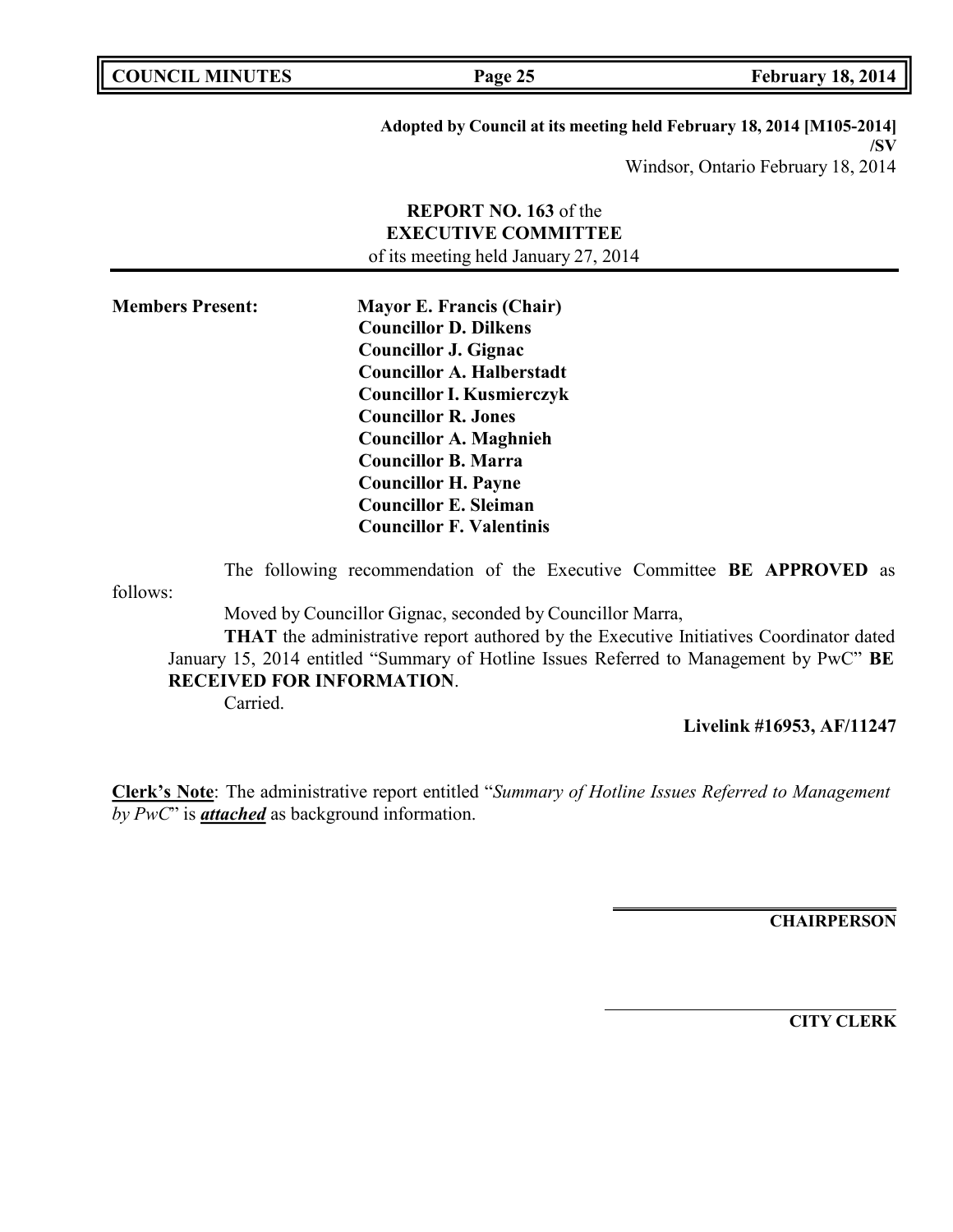| <b>COUNCIL MINUTES</b>  |          | Page 26                                                                                                                                                                                                                                                                                                                                                              | <b>February 18, 2014</b>                                                                                          |
|-------------------------|----------|----------------------------------------------------------------------------------------------------------------------------------------------------------------------------------------------------------------------------------------------------------------------------------------------------------------------------------------------------------------------|-------------------------------------------------------------------------------------------------------------------|
|                         |          |                                                                                                                                                                                                                                                                                                                                                                      | Adopted by Council at its meeting held February 18, 2014 [M106-2014]<br>/SV<br>Windsor, Ontario February 18, 2014 |
|                         |          | <b>REPORT NO. 164 of the</b><br><b>EXECUTIVE COMMITTEE</b><br>of its meeting held January 27, 2014                                                                                                                                                                                                                                                                   |                                                                                                                   |
| <b>Members Present:</b> |          | <b>Mayor E. Francis (Chair)</b><br><b>Councillor D. Dilkens</b><br><b>Councillor J. Gignac</b><br><b>Councillor A. Halberstadt</b><br><b>Councillor I. Kusmierczyk</b><br><b>Councillor R. Jones</b><br><b>Councillor A. Maghnieh</b><br><b>Councillor B. Marra</b><br><b>Councillor H. Payne</b><br><b>Councillor E. Sleiman</b><br><b>Councillor F. Valentinis</b> |                                                                                                                   |
| follows:                | Carried. | The following recommendation of the Executive Committee BE APPROVED as<br>Moved by Councillor Marra, seconded by Councillor Sleiman,<br>December 10, 2013 BE ADOPTED as presented.                                                                                                                                                                                   | THAT the minutes of the Transit Windsor and Windsor Chartabus Inc. meetings held                                  |

**Clerk's Note**: The minutes of the Transit Windsor and Windsor Chartabus Inc. meetings held December 10, 2013 are *attached* as background information.

**CHAIRPERSON**